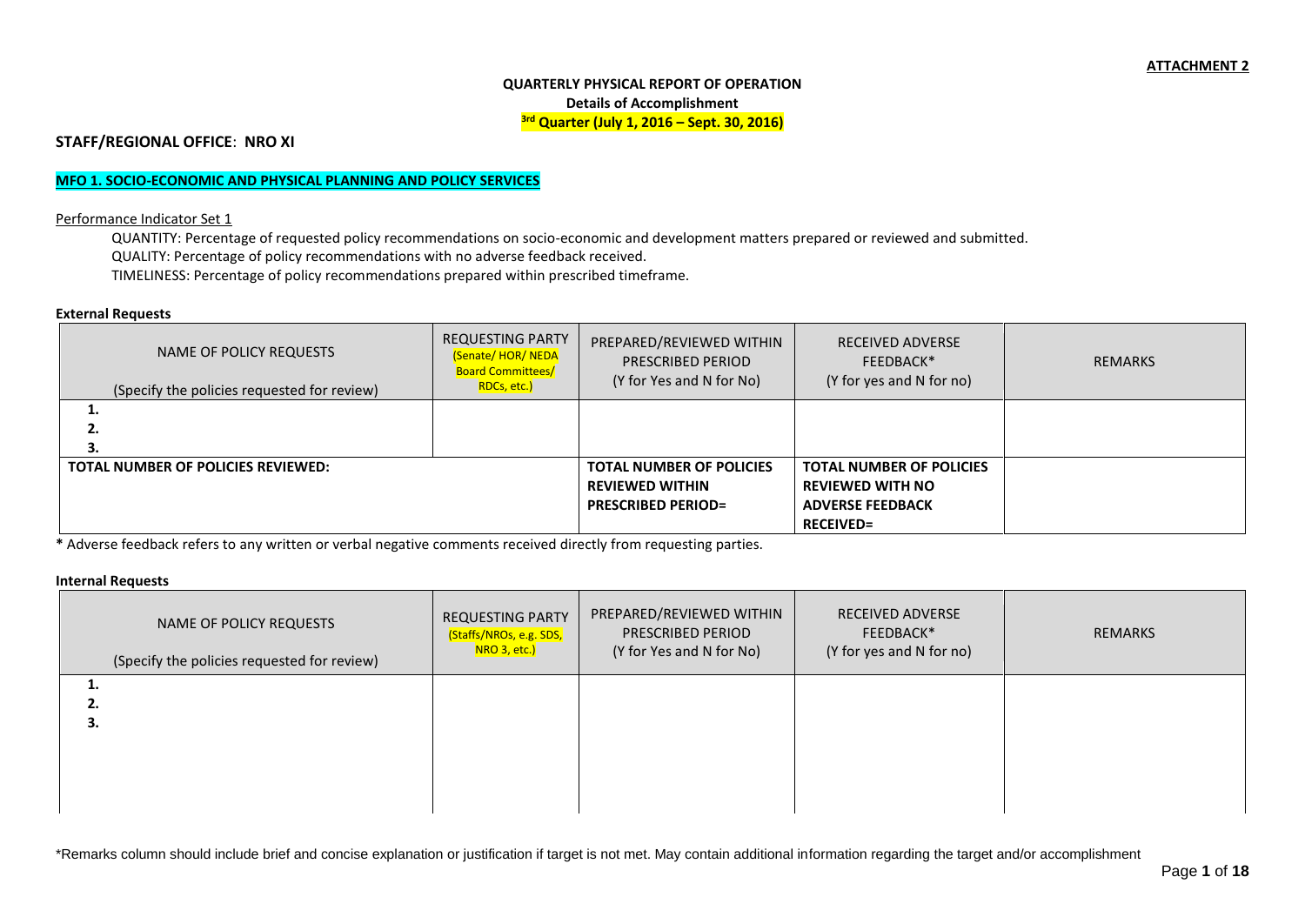| <b>TOTAL NUMBER OF POLICIES REVIEWED:</b> | <b>TOTAL NUMBER OF POLICIES</b> | <b>TOTAL NUMBER OF POLICIES</b> |  |
|-------------------------------------------|---------------------------------|---------------------------------|--|
|                                           | <b>REVIEWED WITHIN</b>          | <b>REVIEWED WITH NO</b>         |  |
|                                           | <b>PRESCRIBED PERIOD=</b>       | <b>ADVERSE FEEDBACK</b>         |  |
|                                           |                                 | <b>RECEIVED=</b>                |  |

**\*** Adverse feedback refers to any written or verbal negative comments received directly from requesting parties.

### Performance Indicator Set 2

1

QUANTITY: Number of plans<sup>1</sup> prepared/ updated.

QUALITY: PDP and RM submitted to the President and RDPs presented to or endorsed by the Regional Development Councils (RDCs).

TIMELINESS: Plans prepared/ updated within schedule.

| <b>NAME OF PLAN</b><br><b>DOCUMENT</b> | 2016 Q1<br>2016 TARGET<br>(TOTAL)<br><b>TARGET</b> | 2016 Q2<br><b>TARGET</b> | 2016 Q3<br><b>TARGET</b> | 2016 Q4<br><b>TARGET</b> | <b>ACCOMPLISHMENT</b><br>AS OF Q3 | <b>SUBMITTED</b><br><b>TO THE</b><br>PRESIDENT/<br><b>PRESENTED</b><br><b>OR ENDORSED</b><br><b>BY THE RDCs</b><br>$(Y \text{ or } N)$ | <b>PLANS</b><br><b>PREPARED</b><br><b>WITHIN</b><br><b>SCHEDULE</b><br>$(Y \text{ or } N)$ | <b>REMARKS</b>                    |
|----------------------------------------|----------------------------------------------------|--------------------------|--------------------------|--------------------------|-----------------------------------|----------------------------------------------------------------------------------------------------------------------------------------|--------------------------------------------------------------------------------------------|-----------------------------------|
| a. Filipino 2040                       | Advocacy<br>Advocacy                               |                          |                          |                          |                                   |                                                                                                                                        |                                                                                            |                                   |
| (c/o NPPS/DIS)                         | Activities for<br>Activities for                   |                          |                          |                          |                                   |                                                                                                                                        |                                                                                            |                                   |
|                                        | Filipino 2040<br>Filipino 2040                     |                          |                          |                          |                                   |                                                                                                                                        |                                                                                            |                                   |
|                                        | conducted<br>conducted                             |                          |                          |                          |                                   |                                                                                                                                        |                                                                                            |                                   |
| b. PDP 2017-2022                       | PDP 2017-2022                                      |                          |                          | PDP 2017-                |                                   |                                                                                                                                        |                                                                                            |                                   |
| including RM 2017-                     | and RM 2017-                                       |                          |                          | 2022,                    |                                   |                                                                                                                                        |                                                                                            |                                   |
| 2022 (c/o NPPS                         | 2022 prepared                                      |                          |                          | including RM             |                                   |                                                                                                                                        |                                                                                            |                                   |
| and MES)                               | and submitted                                      |                          |                          | 2017-2022                |                                   |                                                                                                                                        |                                                                                            |                                   |
|                                        | to the President                                   |                          |                          | prepared and             |                                   |                                                                                                                                        |                                                                                            |                                   |
|                                        |                                                    |                          |                          | submitted to             |                                   |                                                                                                                                        |                                                                                            |                                   |
|                                        |                                                    |                          |                          | the President            |                                   |                                                                                                                                        |                                                                                            |                                   |
| c. RDP 2017-2022                       | 16 draft RDPs                                      |                          | 16 draft RDPs            | 16 draft RDPs            | Draft Davao Region                |                                                                                                                                        | Υ                                                                                          | The RDC XI-                       |
| (c/o NROs)                             | prepared and                                       |                          | prepared                 | prepared and             | Development Plan                  |                                                                                                                                        |                                                                                            | approved                          |
|                                        | discussed by the                                   |                          |                          | discussed by             | (DRDP), 2017-2022                 |                                                                                                                                        |                                                                                            | Supplemental                      |
|                                        | RDCs or its                                        |                          |                          | the RDCs or its          | Development<br>Framework and      |                                                                                                                                        |                                                                                            | Guidelines for<br>the formulation |
|                                        | sectoral<br>committees                             |                          |                          | sectoral<br>committees   | <b>Sectoral Plans</b>             |                                                                                                                                        |                                                                                            | of the DRDP,                      |
|                                        |                                                    |                          |                          |                          | prepared and                      |                                                                                                                                        |                                                                                            | 2017-2022                         |
|                                        |                                                    |                          |                          |                          | discussed during                  |                                                                                                                                        |                                                                                            | paved the way                     |
|                                        |                                                    |                          |                          |                          |                                   |                                                                                                                                        |                                                                                            |                                   |

<sup>1</sup> Notes: a. Plan documents refer to Filipino 2040, PDP 2017-2022, RM 2017-2022, and 15 RDPs; b. Advocacy activities for Filipino 2040 will be done in 2016; c. PDP and RM will be dependent *on schedule and on new Administration's decision to prepare a national development plan; d. 15 sets of RDPs to be prepared in 2016*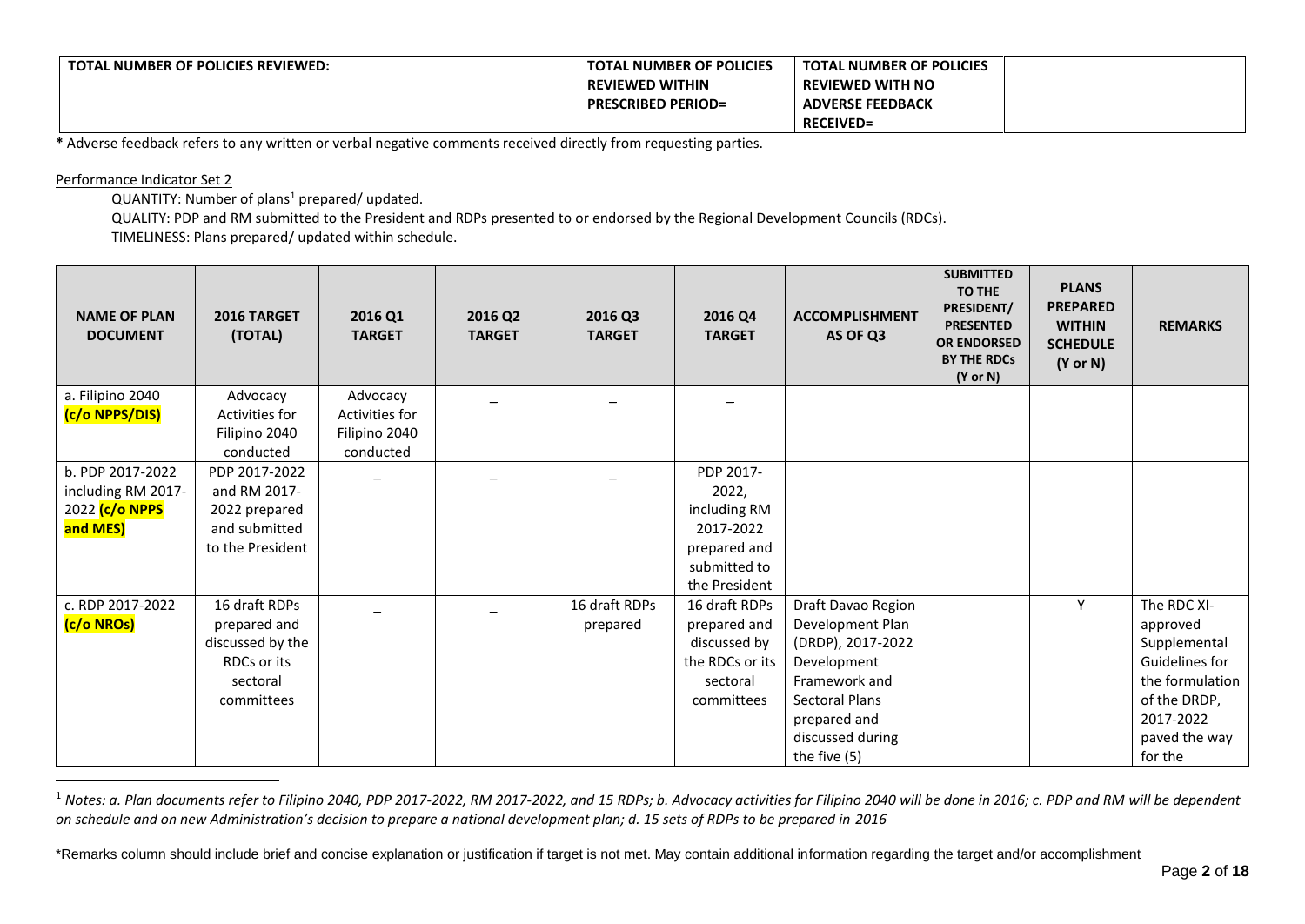|                                                                      |                                                         |                            |                            |                            |                                                         | Planning<br>Committee (PC)<br>Consultation -<br>Workshops                                                                                                                                                                                                 |   | effective<br>conduct of PC<br>Planning<br>Workshops<br>that aided in<br>the formulation<br>of the<br>development<br>framework and<br>sectoral plans. |
|----------------------------------------------------------------------|---------------------------------------------------------|----------------------------|----------------------------|----------------------------|---------------------------------------------------------|-----------------------------------------------------------------------------------------------------------------------------------------------------------------------------------------------------------------------------------------------------------|---|------------------------------------------------------------------------------------------------------------------------------------------------------|
| d. Regional Spatial<br>Development<br>Framework (RSDF)<br>(c/o NROs) | 16 RSDFs<br>prepared and<br>incorporated in<br>the RDPs | 16 draft RSDFs<br>prepared | 16 draft RSDFs<br>prepared | 16 draft RSDFs<br>prepared | 16 RSDFs<br>prepared and<br>incorporated<br>in the RDPs | RDC XI-endorsed<br>Davao Region<br>Spatial<br>Development<br>Framework<br>(DRSDF), 2015-<br>2045 prepared and<br>used as reference<br>in the formulation<br>of the DRDP, 2017-<br>2022.<br>-printing of the<br>DRSDF, 2015-2045<br>document is<br>ongoing | Υ |                                                                                                                                                      |

#### **MFO 2: TECHNICAL SUPPORT AND ADVISORY SERVICES**

Performance Indicator Set 1

QUANTITY: Number of meeting documents prepared.

QUALITY: Percentage of members who were satisfied with the completeness and accuracy of meeting documents prepared and released. TIMELINESS: Percentage of meeting documents released within the prescribed timeframe.

Definitions:

- The number of meeting documents refer to the number of minutes prepared.
- The minutes or highlights refer to the minutes or highlights of the previous meeting included in the agenda folder.
- The minutes or highlights of the meetings are the bases for identifying the members' satisfaction on the services provided by the Secretariat.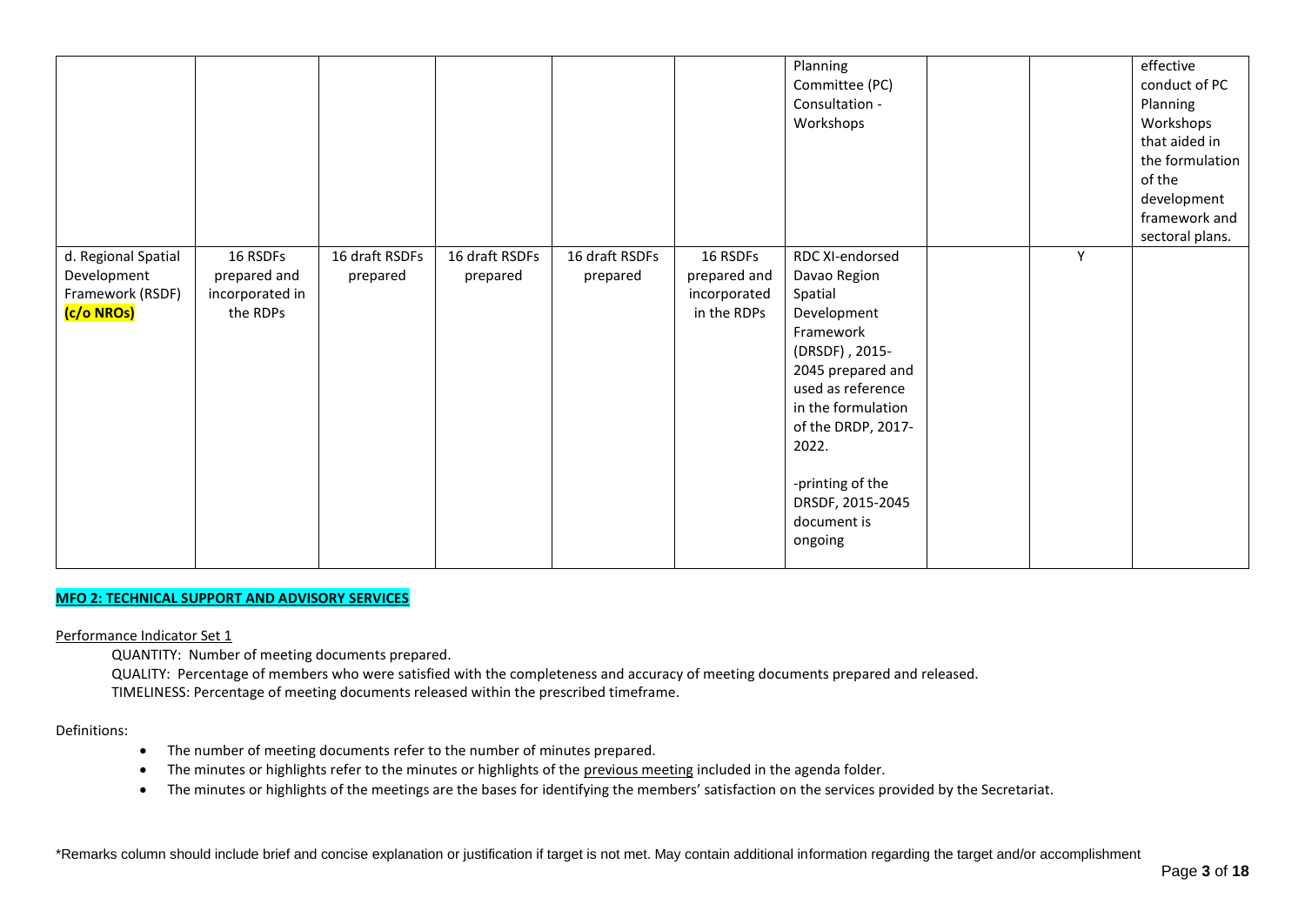• Target schedule of release (based on standard set by the Committee/council or the concerned units) of the agenda folder as compared with the actual release (e.g. agenda folder released one day before the meeting).

| NAME OF COMMITTEE/COUNCIL                                                                                                                                                      | <b>NUMBER OF</b><br><b>MEETINGS</b><br>FOR THE<br>PERIOD | <b>NUMBER OF</b><br><b>MINUTES OF</b><br><b>MEETINGS</b><br>PREPARED | <b>NUMBER OF</b><br><b>COMMITTEE</b><br><b>MEMBERS</b> | NO. OF COMMITTEE<br><b>MEMBERS WHO</b><br><b>WERE SATISFIED</b><br>WITH THE<br><b>COMPLETENESS AND</b><br>ACCURACY OF THE<br><b>MINUTES</b> | <b>TARGET SCHEDULE</b><br>OF RELEASE OF<br><b>MEETING</b><br><b>DOCUMENTS</b><br>(EITHER HARD<br><b>COPIES OR</b><br>THROUGH E-MAIL) | <b>ACTUAL RELEASE</b><br>OF MEETING<br><b>DOCUMENTS</b> | <b>MEETING</b><br><b>DOCUMENTS</b><br>RELEASED<br><b>WITHIN THE</b><br>PRESCRIBED<br>TIMEFRAME<br>(Y for Yes and N<br>for No) | <b>REMARKS</b>                                                                                                                      |
|--------------------------------------------------------------------------------------------------------------------------------------------------------------------------------|----------------------------------------------------------|----------------------------------------------------------------------|--------------------------------------------------------|---------------------------------------------------------------------------------------------------------------------------------------------|--------------------------------------------------------------------------------------------------------------------------------------|---------------------------------------------------------|-------------------------------------------------------------------------------------------------------------------------------|-------------------------------------------------------------------------------------------------------------------------------------|
| <b>NEDA Board</b><br>а.<br><b>NEDA Board</b><br>b.<br>Committees<br>ICC-TB<br>ICC-CC<br><b>INFRACOM</b><br>SDC<br><b>CTRM</b>                                                  |                                                          |                                                                      |                                                        |                                                                                                                                             |                                                                                                                                      |                                                         |                                                                                                                               |                                                                                                                                     |
| <b>RDCs</b><br>$C_{1}$<br><b>Full Council</b>                                                                                                                                  | $\mathbf{1}$                                             | $\mathbf{1}$                                                         | 54                                                     | 90%                                                                                                                                         | 1 day before<br>meeting                                                                                                              | 1 day before<br>meeting                                 | Y                                                                                                                             | -RDC XI 3rd<br><b>Quarter Meeting</b><br>conducted on 14<br>Sept. 2016 to<br>jumpstart the<br>formulation of the<br>DRDP, 2017-2022 |
| <b>RDC XI PSR Selection</b><br>Assembly<br>Consultation Meeting/<br>Orientation on RDC XI<br>Mandates & Processes<br>with Davao Region<br>Congressional<br>Reps/LCEs/AROs/SUCs | $\mathbf{1}$<br>$\mathbf 1$                              |                                                                      | 40                                                     |                                                                                                                                             |                                                                                                                                      |                                                         |                                                                                                                               | Conducted on<br>Aug. 11, 2016<br>Conducted on<br>Aug. 12, 2016                                                                      |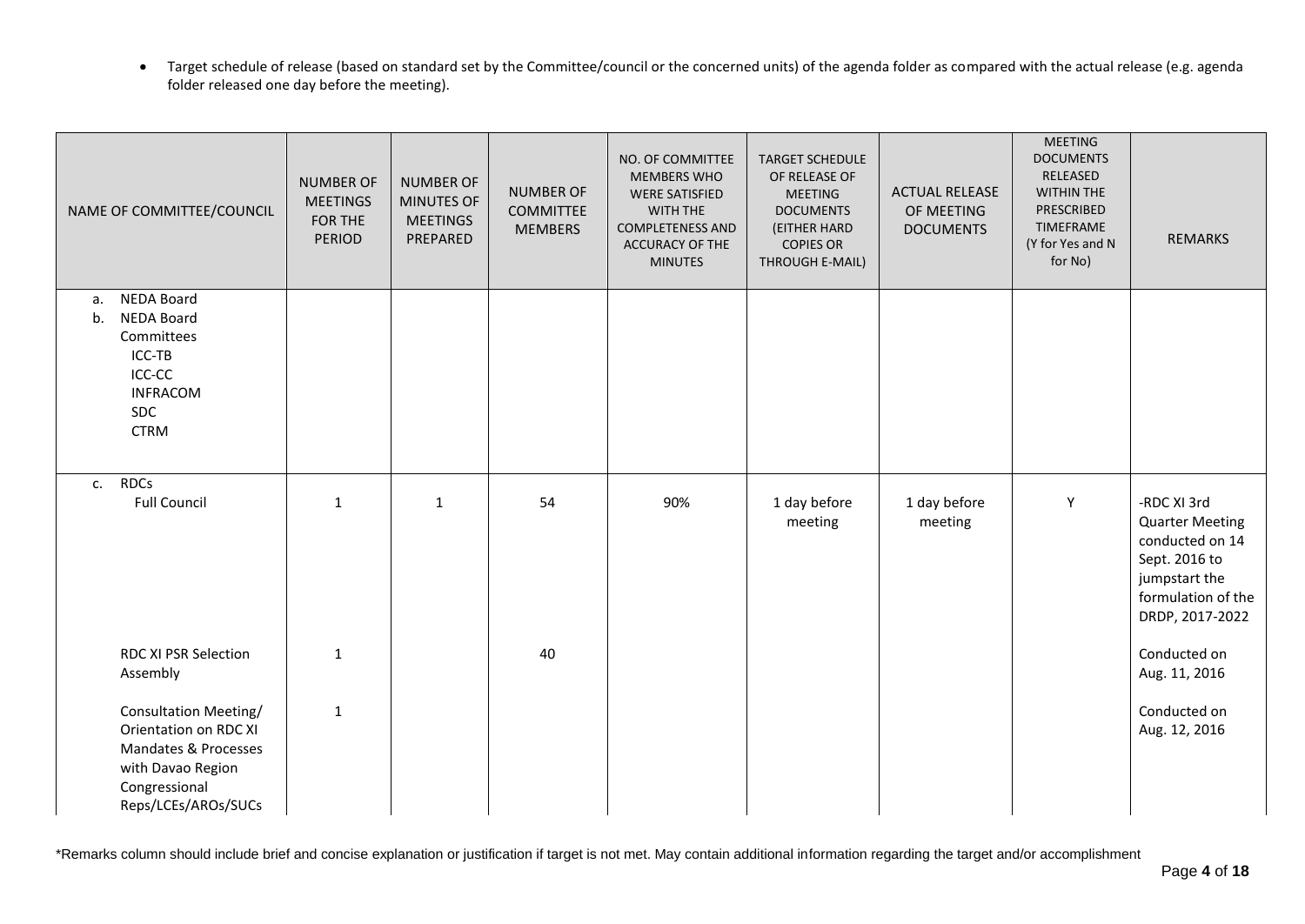| NAME OF COMMITTEE/COUNCIL                                                                      | <b>NUMBER OF</b><br><b>MEETINGS</b><br>FOR THE<br><b>PERIOD</b> | <b>NUMBER OF</b><br>MINUTES OF<br><b>MEETINGS</b><br>PREPARED | <b>NUMBER OF</b><br><b>COMMITTEE</b><br><b>MEMBERS</b> | NO. OF COMMITTEE<br><b>MEMBERS WHO</b><br><b>WERE SATISFIED</b><br>WITH THE<br><b>COMPLETENESS AND</b><br>ACCURACY OF THE<br><b>MINUTES</b> | <b>TARGET SCHEDULE</b><br>OF RELEASE OF<br><b>MEETING</b><br><b>DOCUMENTS</b><br>(EITHER HARD<br><b>COPIES OR</b><br>THROUGH E-MAIL) | <b>ACTUAL RELEASE</b><br>OF MEETING<br><b>DOCUMENTS</b> | <b>MEETING</b><br><b>DOCUMENTS</b><br>RELEASED<br><b>WITHIN THE</b><br>PRESCRIBED<br>TIMEFRAME<br>(Y for Yes and N<br>for No) | <b>REMARKS</b>                                 |
|------------------------------------------------------------------------------------------------|-----------------------------------------------------------------|---------------------------------------------------------------|--------------------------------------------------------|---------------------------------------------------------------------------------------------------------------------------------------------|--------------------------------------------------------------------------------------------------------------------------------------|---------------------------------------------------------|-------------------------------------------------------------------------------------------------------------------------------|------------------------------------------------|
| <b>RDC XI Special Meeting</b><br>for the Reorganization<br>for the Term 2017-2019<br>conducted | $\mathbf{1}$                                                    | 55                                                            |                                                        |                                                                                                                                             | 1 day before the<br>meeting                                                                                                          | 1 day before the<br>meeting                             | Y                                                                                                                             | Conducted on<br>Aug. 26, 2016                  |
| Execom<br><b>Sectoral Committee</b>                                                            |                                                                 |                                                               |                                                        |                                                                                                                                             |                                                                                                                                      |                                                         |                                                                                                                               |                                                |
|                                                                                                |                                                                 |                                                               |                                                        |                                                                                                                                             |                                                                                                                                      |                                                         |                                                                                                                               |                                                |
| SDC                                                                                            | $\mathbf 1$                                                     | $\mathbf{1}$                                                  | 40                                                     | 100%                                                                                                                                        | 1 day before the<br>meeting                                                                                                          | 1 day before the<br>meeting                             | Υ                                                                                                                             | SDC 3rd Quarter<br>Meeting on Aug.<br>24, 2016 |
| <b>MFC</b>                                                                                     | $\mathbf{1}$                                                    | $\mathbf{1}$                                                  | 37                                                     | 90%                                                                                                                                         | 1 day before the<br>meeting                                                                                                          | 1 day before the<br>meeting                             | Υ                                                                                                                             | MFC 3rd Quarter<br>Meeting on Sept.<br>1,2016  |
| <b>DAC</b>                                                                                     | $\mathbf{1}$                                                    | $\mathbf{1}$                                                  | 38                                                     | 90%                                                                                                                                         | 1 day before the<br>meeting                                                                                                          | 1 day before the<br>meeting                             | Y                                                                                                                             | DAC 3rd Quarter<br>Meeting on Aug.<br>31, 2016 |
| EDC                                                                                            | $\mathbf{1}$                                                    | $\mathbf{1}$                                                  | 32                                                     | 100%                                                                                                                                        | 1 day before the<br>meeting                                                                                                          | 1 day before the<br>meeting                             | Υ                                                                                                                             | EDC 3rd Quarter<br>Meeting on Aug.<br>25, 2016 |
| <b>IDC</b>                                                                                     | $\mathbf 1$                                                     | $\mathbf{1}$                                                  | 15                                                     | 100%                                                                                                                                        | 1 day before the<br>meeting                                                                                                          | 1 day before the<br>meeting                             | Y                                                                                                                             | IDC 3rd Quarter<br>Meeting on Aug.<br>23, 2016 |
| Five (5) Planning<br>Committees (PCs)<br><b>Workshops Conducted</b>                            | 5 workshops                                                     |                                                               | 387                                                    | 100%                                                                                                                                        | 1 day before<br>workshop                                                                                                             | 1 day before<br>workshop                                | Υ                                                                                                                             | -Workshops were<br>conducted on                |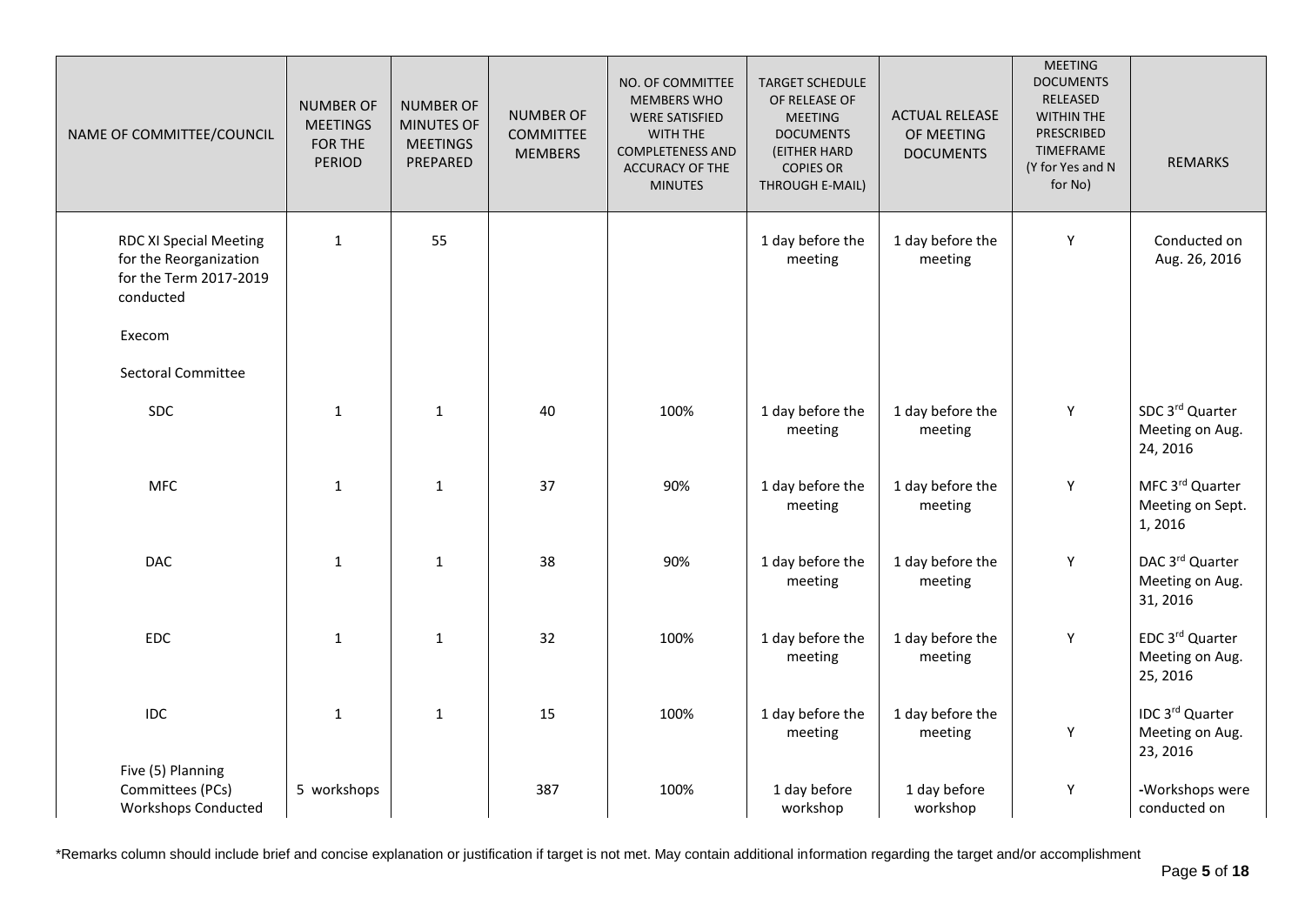| NAME OF COMMITTEE/COUNCIL                                                                                                                             | <b>NUMBER OF</b><br><b>MEETINGS</b><br>FOR THE<br><b>PERIOD</b> | <b>NUMBER OF</b><br>MINUTES OF<br><b>MEETINGS</b><br>PREPARED | <b>NUMBER OF</b><br><b>COMMITTEE</b><br><b>MEMBERS</b>            | NO. OF COMMITTEE<br><b>MEMBERS WHO</b><br><b>WERE SATISFIED</b><br><b>WITH THE</b><br><b>COMPLETENESS AND</b><br><b>ACCURACY OF THE</b><br><b>MINUTES</b> | <b>TARGET SCHEDULE</b><br>OF RELEASE OF<br><b>MEETING</b><br><b>DOCUMENTS</b><br>(EITHER HARD<br><b>COPIES OR</b><br>THROUGH E-MAIL) | <b>ACTUAL RELEASE</b><br>OF MEETING<br><b>DOCUMENTS</b> | <b>MEETING</b><br><b>DOCUMENTS</b><br>RELEASED<br><b>WITHIN THE</b><br><b>PRESCRIBED</b><br>TIMEFRAME<br>(Y for Yes and N<br>for No) | <b>REMARKS</b>                                                                                                                                                                                                                              |
|-------------------------------------------------------------------------------------------------------------------------------------------------------|-----------------------------------------------------------------|---------------------------------------------------------------|-------------------------------------------------------------------|-----------------------------------------------------------------------------------------------------------------------------------------------------------|--------------------------------------------------------------------------------------------------------------------------------------|---------------------------------------------------------|--------------------------------------------------------------------------------------------------------------------------------------|---------------------------------------------------------------------------------------------------------------------------------------------------------------------------------------------------------------------------------------------|
| Advisory committee<br>Other inter-agency<br>d.<br>committees<br>MC-IHDC<br>IAC on Trade in<br>Services<br><b>EDC</b><br><b>PCSD</b><br><b>RPMC XI</b> | $\mathbf{1}$                                                    | $\mathbf{1}$                                                  | 4                                                                 | 100%                                                                                                                                                      | 1 day before the                                                                                                                     | 1 day before the                                        | y                                                                                                                                    | Sept. 26-30, 2016<br>to formulate the<br>development<br>framework of<br>Davao Region and<br>sectoral plans<br>based on the RDC<br>XI-approved<br>Supplemental<br>Guidelines for the<br>Formulation of the<br>DRDP, 2017-2022<br>RPMC XI 3rd |
|                                                                                                                                                       |                                                                 |                                                               |                                                                   |                                                                                                                                                           | meeting                                                                                                                              | meeting                                                 |                                                                                                                                      | <b>Quarter Meeting</b><br>on Aug. 23, 2016                                                                                                                                                                                                  |
|                                                                                                                                                       |                                                                 | TOTAL NO.                                                     |                                                                   | % OF MEMBERS WHO WERE SATISFIED                                                                                                                           |                                                                                                                                      | % OF MEETING DOCUMENTS RELEASED WITHIN THE              |                                                                                                                                      |                                                                                                                                                                                                                                             |
|                                                                                                                                                       |                                                                 | OF MINUTES<br>OF MEETINGS                                     | WITH THE COMPLETENESS AND<br><b>ACCURACY OF MEETING DOCUMENTS</b> |                                                                                                                                                           | <b>PRESCRIBED TIMEFRAME =</b>                                                                                                        |                                                         |                                                                                                                                      |                                                                                                                                                                                                                                             |
|                                                                                                                                                       |                                                                 | <b>PREPARED=6</b>                                             | <b>PREPARED AND RELEASED =</b>                                    |                                                                                                                                                           |                                                                                                                                      |                                                         |                                                                                                                                      |                                                                                                                                                                                                                                             |

QUANTITY: Number of economic reports prepared.

QUALITY: Percentage of economic reports with no negative feedback received on completeness and accuracy of content/ information.

TIMELINESS: Percentage of economic reports submitted to the President within prescribed timeframe.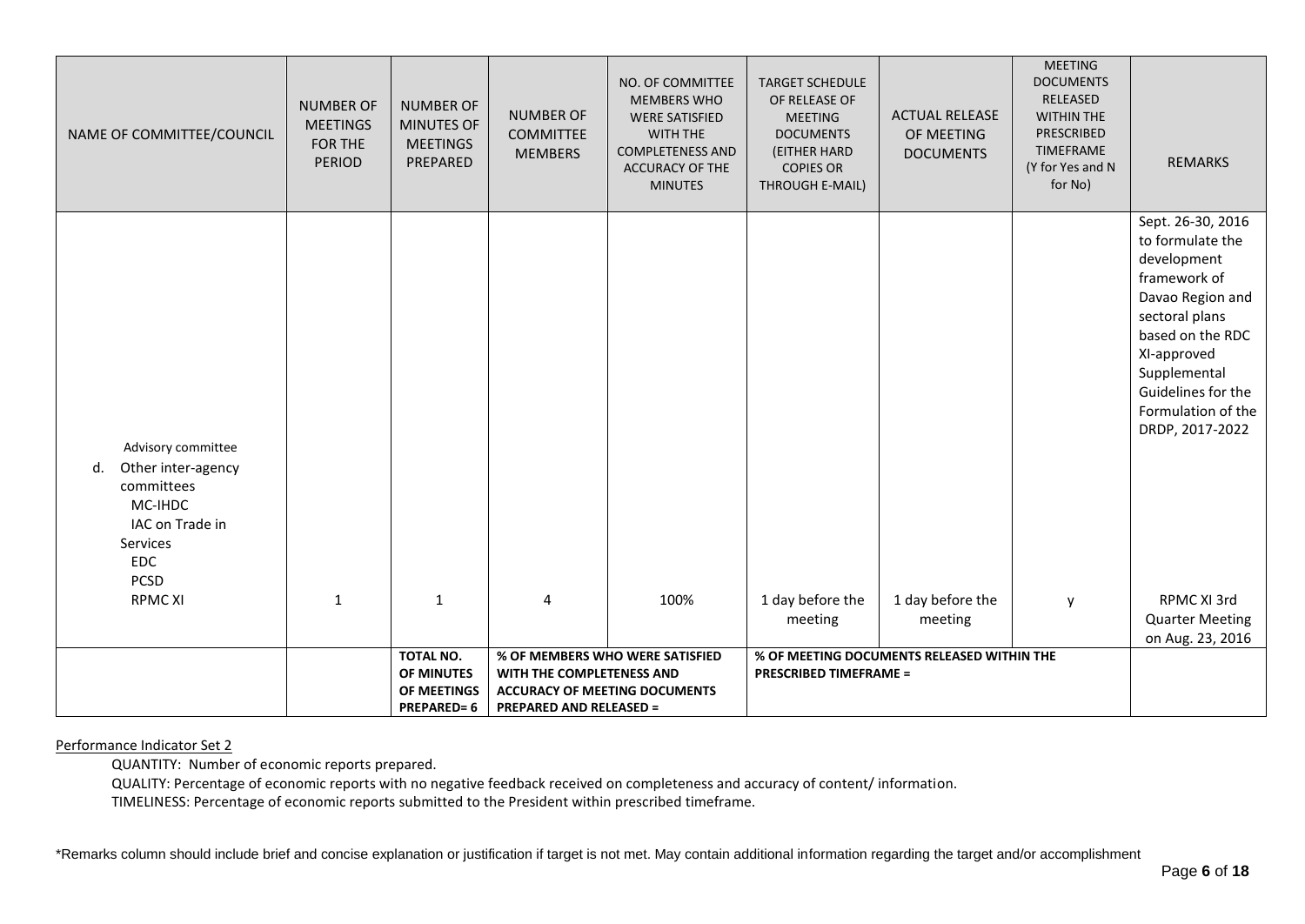| c/o NPPS, TSIS and DIS                                                                       |                                  |                          |                          |                          |                          |                                                             |                                                                                                                                                                  |                                                          |                                                                                                   |                                                                                                     |                |
|----------------------------------------------------------------------------------------------|----------------------------------|--------------------------|--------------------------|--------------------------|--------------------------|-------------------------------------------------------------|------------------------------------------------------------------------------------------------------------------------------------------------------------------|----------------------------------------------------------|---------------------------------------------------------------------------------------------------|-----------------------------------------------------------------------------------------------------|----------------|
| <b>MEMORANDA FOR THE</b><br>PRESIDENT ON THE<br><b>FOLLOWING ECONOMIC</b><br><b>REPORTS:</b> | 2016<br><b>TARGET</b><br>(TOTAL) | 2016 Q1<br><b>TARGET</b> | 2016 Q2<br><b>TARGET</b> | 2016 Q3<br><b>TARGET</b> | 2016 Q4<br><b>TARGET</b> | 2016<br>Q <sub>3</sub><br><b>ACCOMPLIS</b><br><b>HMENTS</b> | <b>RECEIVED NEGATIVE</b><br><b>FEEDBACK ON</b><br><b>COMPLETENESS AND</b><br><b>ACCURACY OF</b><br>CONTENT/<br><b>INFORMATION</b><br>(Y for yes and N for<br>no) | <b>TARGET</b><br>DATE OF<br><b>SUBMISSI</b><br><b>ON</b> | DATE OF SUBMISSION<br>TO THE PRESIDENT<br><b>ACTUAL</b><br>DATE OF<br><b>SUBMISSI</b><br>ON       | <b>SUBMITTED</b><br><b>WITHIN THE</b><br>PRESCRIBED<br><b>PERIOD</b><br>(Y for Yes and<br>N for No) | <b>REMARKS</b> |
| <b>National Accounts</b><br>а.                                                               | 4                                |                          |                          |                          | $\mathbf{1}$             |                                                             |                                                                                                                                                                  |                                                          |                                                                                                   |                                                                                                     |                |
| Merchandise Exports<br>b.                                                                    | 12                               | 3                        | 3                        | 3                        | 3                        |                                                             |                                                                                                                                                                  |                                                          |                                                                                                   |                                                                                                     |                |
| Merchandise Imports<br>c.                                                                    | 12                               | 3                        | 3                        | 3                        | 3                        |                                                             |                                                                                                                                                                  |                                                          |                                                                                                   |                                                                                                     |                |
| <b>Consumer Price Index</b><br>d.                                                            | 12                               | 3                        | 3                        | 3                        | 3                        |                                                             |                                                                                                                                                                  |                                                          |                                                                                                   |                                                                                                     |                |
| Labor and Employment<br>е.                                                                   | 4                                | $\mathbf 1$              |                          | $\mathbf 1$              | 1                        |                                                             |                                                                                                                                                                  |                                                          |                                                                                                   |                                                                                                     |                |
| <b>Poverty Statistics</b>                                                                    | $\mathbf{1}$                     | 1                        |                          |                          |                          |                                                             |                                                                                                                                                                  |                                                          |                                                                                                   |                                                                                                     |                |
| Integrated Survey of<br>g.<br>Selected Industries                                            | 12                               | 3                        | 3                        | 3                        | 3                        |                                                             |                                                                                                                                                                  |                                                          |                                                                                                   |                                                                                                     |                |
| <b>TOTAL NUMBER OF</b><br><b>ECONOMIC REPORTS =</b>                                          | 57                               | 15                       | 14                       | 14                       | 14                       |                                                             | % OF ECONOMIC<br><b>REPORTS WITH NO</b><br><b>NEGATIVE</b><br><b>FEEDBACK</b><br>$RECEIVED =$                                                                    |                                                          | % OF ECONOMIC REPORTS<br><b>SUBMITTED TO THE PRESIDENT</b><br><b>WITHIN PRESCRIBED TIMELINE =</b> |                                                                                                     |                |

# **c/o NROs** *(NROs to specify targets)*

| REGIONAL ECONOMIC<br><b>REPORTS</b> | 2016<br><b>TARGET</b><br>(TOTAL) | 2016 Q1<br><b>TARGET</b> | 2016 Q2<br><b>TARGET</b> | 2016 Q3<br><b>TARGET</b> | 2016 Q4<br><b>TARGET</b> | 2016<br>Q <sub>3</sub><br>ACCOMPLIS<br><b>HMENTS</b> | <b>RECEIVED NEGATIVE</b><br><b>FEEDBACK ON</b><br><b>COMPLETENESS AND</b><br><b>ACCURACY OF</b><br>CONTENT/<br><b>INFORMATION</b><br>(Y for yes and N for<br>no) | <b>TARGET</b><br><b>DATE</b><br>OF<br><b>SUBMIS</b><br><b>SION</b> | DATE OF SUBMISSION<br><b>ACTUAL</b><br>DATE OF<br><b>SUBMISSIO</b><br>N. | <b>SUBMITTED</b><br><b>WITHIN THE</b><br>PRESCRIBED<br><b>PERIOD</b><br>(Y for Yes and<br>N for No) | REMARKS |
|-------------------------------------|----------------------------------|--------------------------|--------------------------|--------------------------|--------------------------|------------------------------------------------------|------------------------------------------------------------------------------------------------------------------------------------------------------------------|--------------------------------------------------------------------|--------------------------------------------------------------------------|-----------------------------------------------------------------------------------------------------|---------|
| Regional Economic<br>Situationer    |                                  |                          |                          |                          |                          |                                                      |                                                                                                                                                                  |                                                                    |                                                                          |                                                                                                     |         |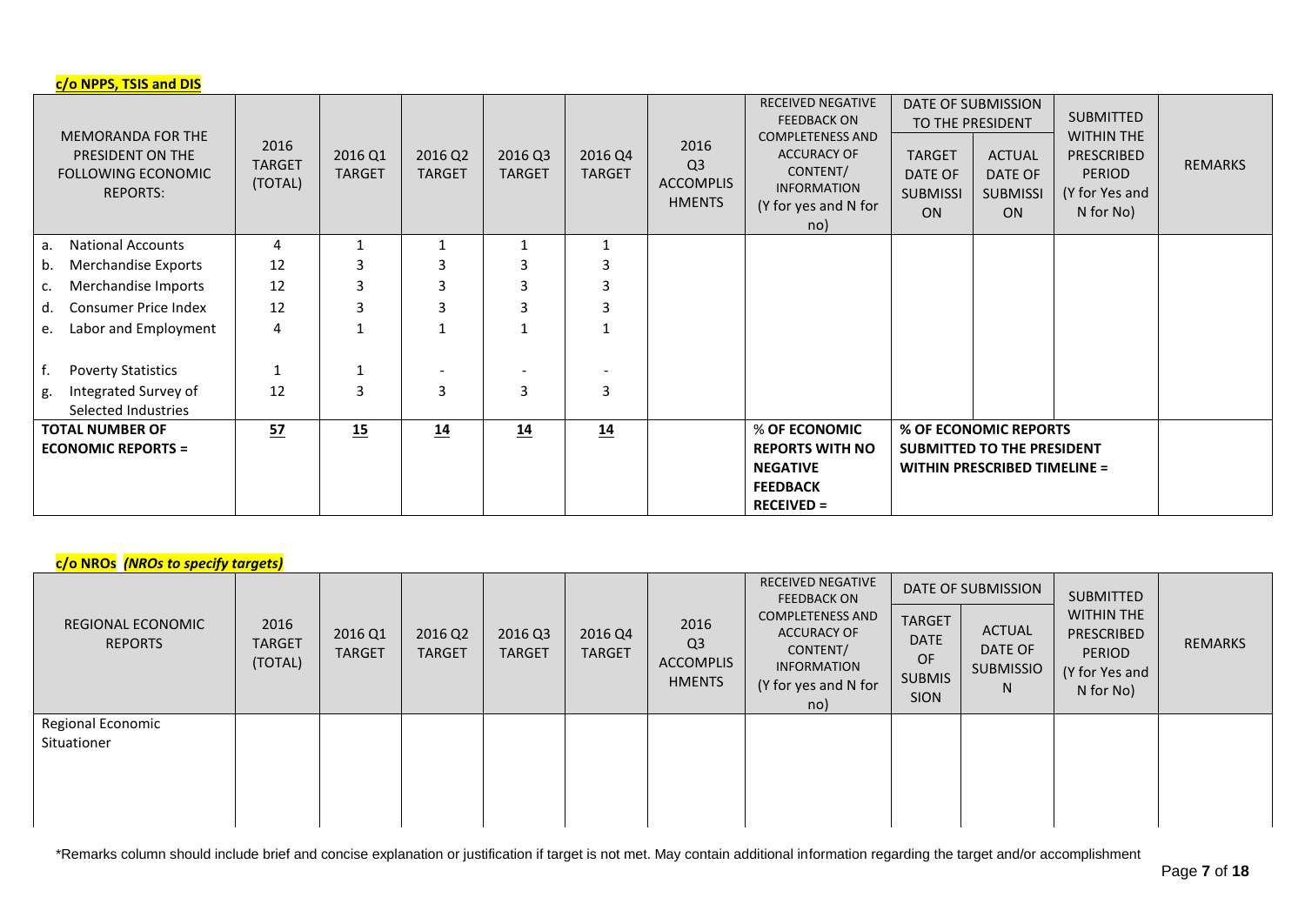| 2015 Annual RES<br>а.                               | <b>CY 2015</b><br>Annual<br><b>RES</b> |                                |                                 |                                | <b>Full year</b><br><b>2015 RES</b>                                     |                                                                                                 |                        |                                                                                            |   |  |
|-----------------------------------------------------|----------------------------------------|--------------------------------|---------------------------------|--------------------------------|-------------------------------------------------------------------------|-------------------------------------------------------------------------------------------------|------------------------|--------------------------------------------------------------------------------------------|---|--|
| <b>Quarterly RES</b><br>b.                          |                                        | First<br>Quarter<br><b>RES</b> | Second<br>Quarter<br><b>RES</b> | Third<br>Quarter<br><b>RES</b> | First Quarter<br>2016 RES<br>prepared<br>and<br>provided to<br>RDS/RDO) | $\mathsf{N}$                                                                                    | End of<br>June<br>2016 | 3rd week of<br>September<br>2016                                                           | N |  |
| <b>TOTAL NUMBER OF</b><br><b>ECONOMIC REPORTS =</b> |                                        |                                |                                 |                                | $\mathbf{2}$                                                            | % OF ECONOMIC<br><b>REPORTS WITH NO</b><br><b>NEGATIVE</b><br><b>FEEDBACK</b><br>$RECEIVED = 2$ |                        | % OF ECONOMIC REPORTS<br>SUBMITTED TO THE PRESIDENT<br><b>WITHIN PRESCRIBED TIMELINE =</b> |   |  |

# **MFO 3: INVESTMENT PROGRAMMING SERVICES**

Performance Indicator Set 1

QUANTITY: Number of public investment program documents prepared/ updated.

QUALITY: Public investment program documents presented to or endorsed by the appropriate inter-agency committees. TIMELINESS: Percentage of public investment program documents prepared/ updated within schedule.

|    | NAME OF DOCUMENT                                                               | 2016 TARGET                                                   | STATUS AS OF Q3                                                                      | <b>REMARKS</b>                                                  |
|----|--------------------------------------------------------------------------------|---------------------------------------------------------------|--------------------------------------------------------------------------------------|-----------------------------------------------------------------|
| a. | Public Investment Program (PIP) 2017-2022<br>(c/o PIS)                         | PIP 2017-2022 prepared and presented to ICC<br>by end of 2016 |                                                                                      |                                                                 |
| b. | Updated Comprehensive and Integrated<br>Infrastructure Program (CIIP) (c/o IS) | Updated CIIP presented to INFRACOM by end<br>of 2016          |                                                                                      |                                                                 |
|    | Three-Year Rolling Infrastructure Program<br>(TRIP) <mark>(c/o IS)</mark>      | TRIP presented to INFRACOM by end of 2016                     |                                                                                      |                                                                 |
|    |                                                                                | Davao Region TRIP endorsed by RDC by end of<br>2016           | Davao Region TRIP guidelines<br>prepared and disseminated<br>to NROs, SUCs and GOCCs | Agency TRIP inputs due for submission by end<br>of October 2016 |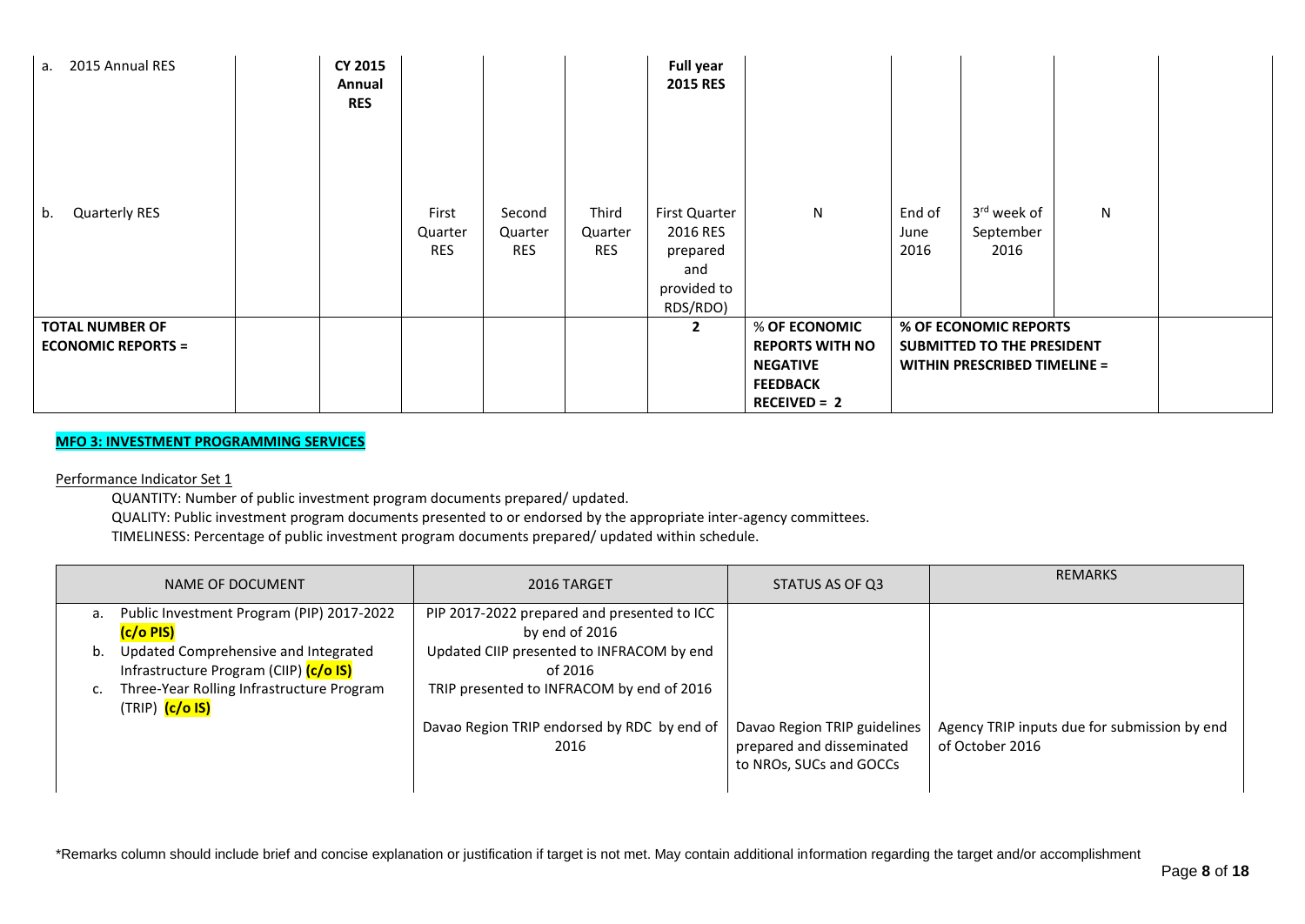| Regional Development Investment Program  | 16 Draft RDIPs discussed in the respective | Prepared the RDIP. 2017-    | I Investment programming activities to |
|------------------------------------------|--------------------------------------------|-----------------------------|----------------------------------------|
| (RDIP) 2017-2022 <mark>(c/o NROs)</mark> | RDCs or its Sectoral Committees by end of  | 2022 Formulation Guidelines | I commence in November after the RDP   |
|                                          | 2016                                       |                             | chapters have been finished            |

QUANTITY: Percentage of submitted projects appraised.

QUALITY: Percentage of appraised projects presented to the ICC-Technical Board.

TIMELINESS: Percentage of projects appraised within prescribed timeframe.

### Projects presented to the ICC (Q1 2016) **(c/o PIS)**

| <b>TITLE</b>                                                                                                               | <b>LEAD EVALUATING STAFF</b> | DATE OF PRESENTATION TO ICC-TB/CC | <b>REMARKS</b> |  |  |  |  |  |
|----------------------------------------------------------------------------------------------------------------------------|------------------------------|-----------------------------------|----------------|--|--|--|--|--|
| Official Development Assistance (ODA)/Locally-Funded Project (LFP) Financing:                                              |                              |                                   |                |  |  |  |  |  |
|                                                                                                                            |                              |                                   |                |  |  |  |  |  |
|                                                                                                                            |                              |                                   |                |  |  |  |  |  |
|                                                                                                                            |                              |                                   |                |  |  |  |  |  |
| Public-Private Partnership (PPP) Financing:                                                                                |                              |                                   |                |  |  |  |  |  |
|                                                                                                                            |                              |                                   |                |  |  |  |  |  |
|                                                                                                                            |                              |                                   |                |  |  |  |  |  |
| 3                                                                                                                          |                              |                                   |                |  |  |  |  |  |
| Status Reports: (projects under NEDA Secretariat appraisal during the period, but have yet to be presented for ICC action) |                              |                                   |                |  |  |  |  |  |
|                                                                                                                            |                              |                                   |                |  |  |  |  |  |
|                                                                                                                            |                              |                                   |                |  |  |  |  |  |
| <b>TOTAL NUMBER OF PROJECTS =</b>                                                                                          |                              |                                   |                |  |  |  |  |  |

### **(c/o NCO Staffs and NROs)**

| LIST OF PROJECTS RECEIVED FOR APPRAISAL*    | LEAD<br>EVALUATING<br><b>STAFF/OFFICE</b> | <b>PROPONENT</b><br><b>AGENCY</b> |  | Worth 1 billion<br>Evaluated within the<br>prescribed period<br>and above<br>(Y for yes and N for No)<br>$(Y$ for yes and N for<br>(Y for yes and N<br>for No) |  | <b>REMARKS</b> |
|---------------------------------------------|-------------------------------------------|-----------------------------------|--|----------------------------------------------------------------------------------------------------------------------------------------------------------------|--|----------------|
|                                             |                                           |                                   |  |                                                                                                                                                                |  |                |
|                                             |                                           |                                   |  |                                                                                                                                                                |  |                |
| <b>TOTAL NUMBER OF PROJECTS APPRAISED =</b> |                                           |                                   |  |                                                                                                                                                                |  |                |

\*Refers to projects with complete submission of documents/information from proponent agencies

#### **MFO 4: MONITORING AND EVALUATION SERVICES**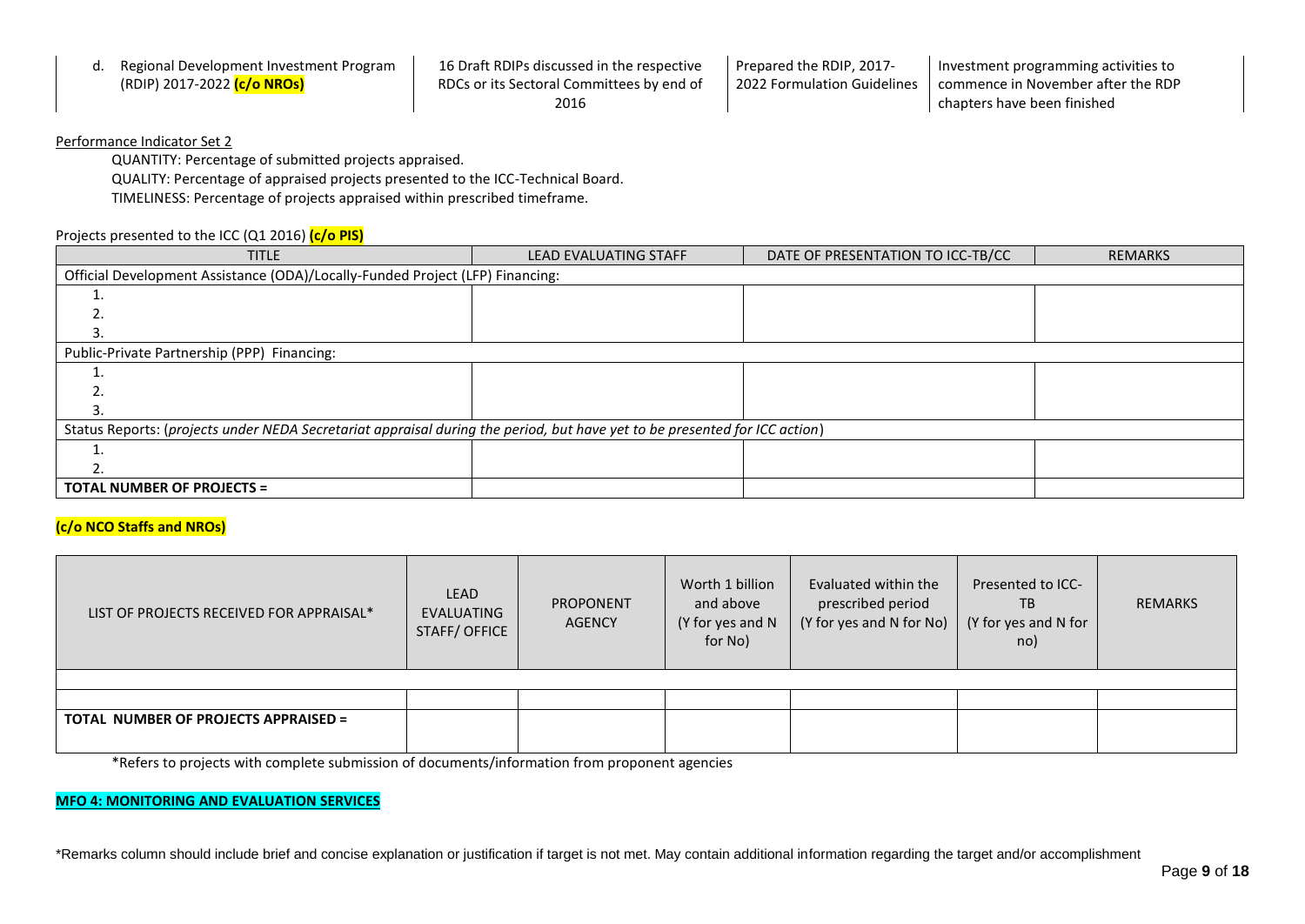QUANTITY: Official Development Assistance (ODA) Portfolio Review Report prepared and submitted. QUALITY: Percentage of implementing agencies reviewed have confirmed ODA Portfolio Review Report findings. TIMELINESS: ODA Portfolio Review Report submitted by the NEDA Secretariat to Congress on or before June 30 annually.

# **(c/o MES)**

| NAME OF DOCUMENT     | <b>QUANTITY</b> | LIST OF IMPLEMENTING<br><b>AGENCIES REVIEWED</b> | AGENCIES WHICH CONFIRMED THE<br><b>REVIEW</b><br>(Y for Yes and N for No) | <b>TARGET DATE OF</b><br><b>SUBMISSION</b> | ACTUAL DATE OF<br><b>SUBMISSION</b> | <b>REMARKS</b> |
|----------------------|-----------------|--------------------------------------------------|---------------------------------------------------------------------------|--------------------------------------------|-------------------------------------|----------------|
| ODA Portfolio Review |                 |                                                  |                                                                           |                                            |                                     |                |
|                      |                 | <u>L.</u>                                        |                                                                           |                                            |                                     |                |
|                      |                 | э.                                               |                                                                           |                                            |                                     |                |
|                      |                 | 4.                                               |                                                                           |                                            |                                     |                |
|                      |                 | 5.                                               |                                                                           |                                            |                                     |                |
|                      |                 | ь.                                               |                                                                           |                                            |                                     |                |
|                      | <b>TOTAL =</b>  | <b>TOTAL NUMBER OF AGENCIES</b>                  | <b>TOTAL NUMBER OF AGENCIES</b>                                           |                                            |                                     |                |
|                      |                 |                                                  | WHICH CONFIRMED THE REVIEW=                                               |                                            |                                     |                |

# **(c/o MES)**

| <b>REGULAR ODA</b><br>PERFORMANCE<br><b>REPORTS</b> | 2016<br><b>TARGET</b><br>(TOTAL) | 2016 Q2<br><b>TARGET</b> | 2016 Q3<br><b>TARGET</b> | 2016 Q4<br><b>TARGET</b> | FY 2016 Q3<br><b>ACTUAL</b><br><b>ACCOMPLISHMENT</b> | <b>RECEIVED</b><br><b>ADVERSE</b><br><b>FEEDBACK</b><br>(Y for yes and<br>$N$ for no) | <b>TARGET</b> | <b>DATE OF SUBMISSION</b><br><b>ACTUAL</b> | <b>SUBMITTED</b><br><b>WITHIN</b><br><b>PRESCRIED</b><br><b>TIMEFRAME</b><br>(Y for Yes and<br>N for No) | <b>REMARKS</b> |
|-----------------------------------------------------|----------------------------------|--------------------------|--------------------------|--------------------------|------------------------------------------------------|---------------------------------------------------------------------------------------|---------------|--------------------------------------------|----------------------------------------------------------------------------------------------------------|----------------|
| Loans Report                                        | $\mathbf{1}$                     |                          |                          |                          |                                                      |                                                                                       |               |                                            |                                                                                                          |                |
|                                                     |                                  | Consolidated             | Consolidated             | Consolidated             |                                                      |                                                                                       |               |                                            |                                                                                                          |                |
|                                                     |                                  | Report                   | Report                   | Report                   |                                                      |                                                                                       |               |                                            |                                                                                                          |                |
| <b>Grants Report</b>                                | 1                                |                          |                          |                          |                                                      |                                                                                       |               |                                            |                                                                                                          |                |
| Cost Overrun                                        |                                  |                          |                          |                          |                                                      |                                                                                       |               |                                            |                                                                                                          |                |
| Alert                                               |                                  |                          |                          |                          |                                                      |                                                                                       |               |                                            |                                                                                                          |                |
| Mechanism                                           |                                  |                          |                          |                          |                                                      |                                                                                       |               |                                            |                                                                                                          |                |
| <b>TOTAL</b>                                        | $\overline{4}$                   | 1                        | 1                        | 1                        | <b>TOTAL NUMBER</b><br>OF ODA                        | % OF<br><b>REPORTS</b><br><b>WITH NO</b>                                              |               | <b>PRESCRIBED TIMEFRAME:</b>               | % OF REPORTS SUBMITTED WITHIN                                                                            |                |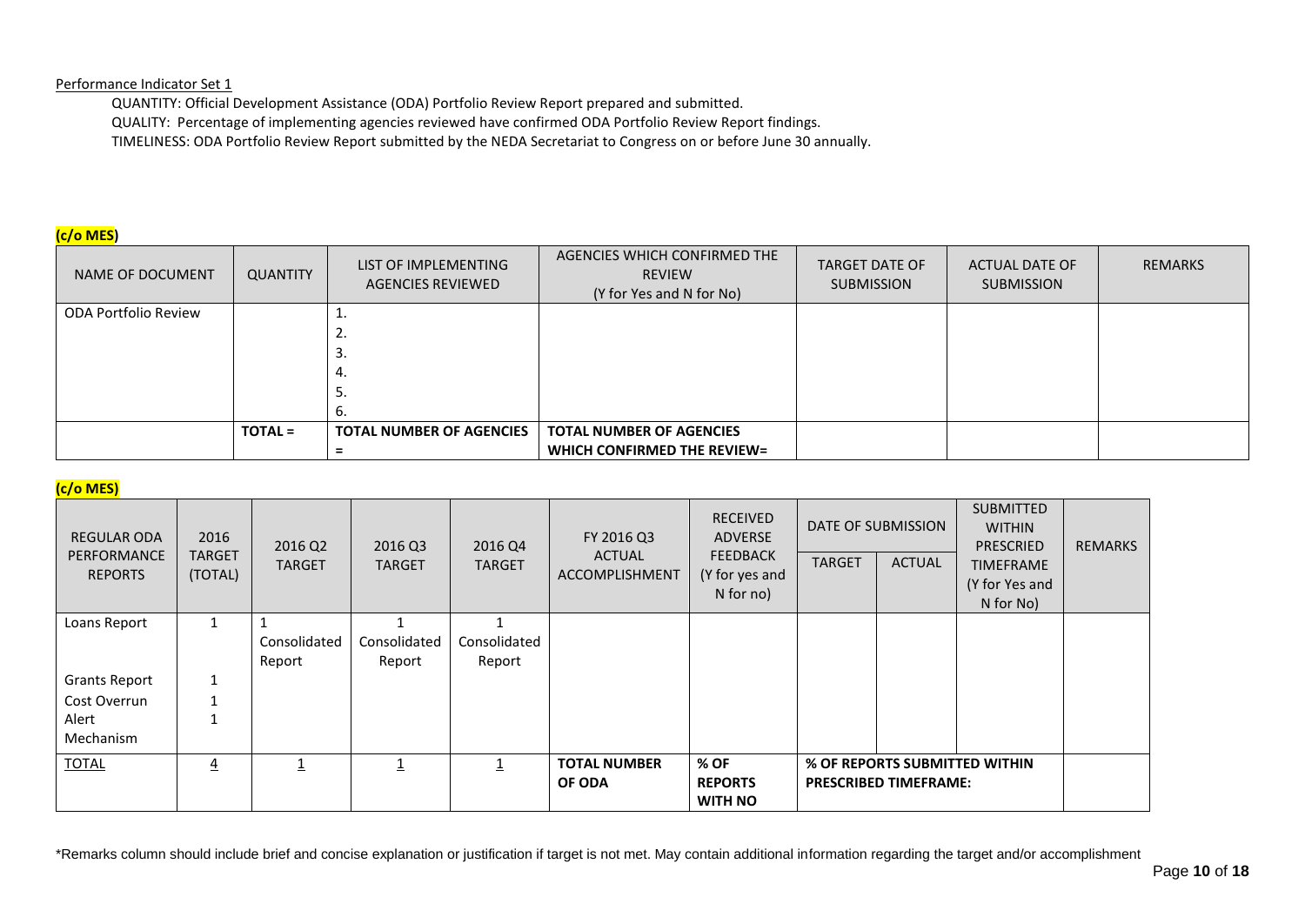|  |  | . ORMANCT<br>DI<br>. .<br> | <b>ADVERSE</b>  |  |
|--|--|----------------------------|-----------------|--|
|  |  | <b>REPO</b>                | <b>FFFDRACK</b> |  |

QUANTITY: Number of socio-economic assessment reports prepared.

QUALITY: Percentage of socio-economic assessment reports endorsed by the NEDA Secretariat.

TIMELINESS: Percentage of socio-economic assessment reports released within schedule.

# **(c/o NROs)**

| NAME OF DOCUMENT                              | <b>ENDORSED BY THE NEDA</b><br><b>SECRETARIAT</b> |                                        | DATE OF RELEASE                                                                                                                                                            | <b>REMARKS</b>                                                                                                                                                                                                                                                                                                  |
|-----------------------------------------------|---------------------------------------------------|----------------------------------------|----------------------------------------------------------------------------------------------------------------------------------------------------------------------------|-----------------------------------------------------------------------------------------------------------------------------------------------------------------------------------------------------------------------------------------------------------------------------------------------------------------|
|                                               | (Y for Yes and N for No)                          | <b>TARGET</b>                          | <b>ACTUAL</b>                                                                                                                                                              |                                                                                                                                                                                                                                                                                                                 |
| 2015 Annual Regional Development Report (RDR) |                                                   | By end of $2^{nd}$ Q of 2016           | (as of Oct. 10, 2016)<br>70% completion of the<br>CY 2015 Davao Region<br>Development Report<br>(DRDR) with Result<br>Matrices of 10 RDP<br>chapters endorsed by<br>RDC XI | Target was not met as other<br>pressing assignments during the<br>2 <sup>nd</sup> semester were prioritized,<br>such as the conduct of the 3-day<br>RDC XI ExCom Budget Review,<br>conduct of the RDC XI-E Officio<br>Meeting on May 17, and the<br>preparations done for the<br>rigorous PSR Selection process |
|                                               |                                                   |                                        |                                                                                                                                                                            | and the RDC XI Reorganization.                                                                                                                                                                                                                                                                                  |
| $TOTAL = 15$                                  | % OF REPORTS ENDORSED BY THE                      | % OF REPORTS RELEASED WITHIN SCHEDULE= |                                                                                                                                                                            |                                                                                                                                                                                                                                                                                                                 |
|                                               | <b>NEDA SECRETARIAT =</b>                         |                                        |                                                                                                                                                                            |                                                                                                                                                                                                                                                                                                                 |

# **(c/o MES)**

|                                             | FY 2016<br><b>TARGETS</b> | FY 2016 Q3 ACTUAL<br><b>ACCOMPLISHMENT</b> | <b>RECEIVED ADVERSE</b><br><b>FEEDBACK</b><br>(Y for Yes and N for No) | CONDUCTED/ PREPARED<br><b>WITHIN SCHEDULE</b><br>(Y for Yes and N for No) | <b>REMARKS</b> |
|---------------------------------------------|---------------------------|--------------------------------------------|------------------------------------------------------------------------|---------------------------------------------------------------------------|----------------|
| Number of program/project monitored         |                           |                                            |                                                                        |                                                                           |                |
| Number of missions conducted                |                           |                                            |                                                                        |                                                                           |                |
| Number of program/project monitoring        |                           |                                            |                                                                        |                                                                           |                |
| and evaluation conducted                    |                           |                                            |                                                                        |                                                                           |                |
| Re-evaluation of projects requiring changes |                           |                                            |                                                                        |                                                                           |                |
| in scope, cost, time, etc.                  |                           |                                            |                                                                        |                                                                           |                |

# **(c/o NROs)**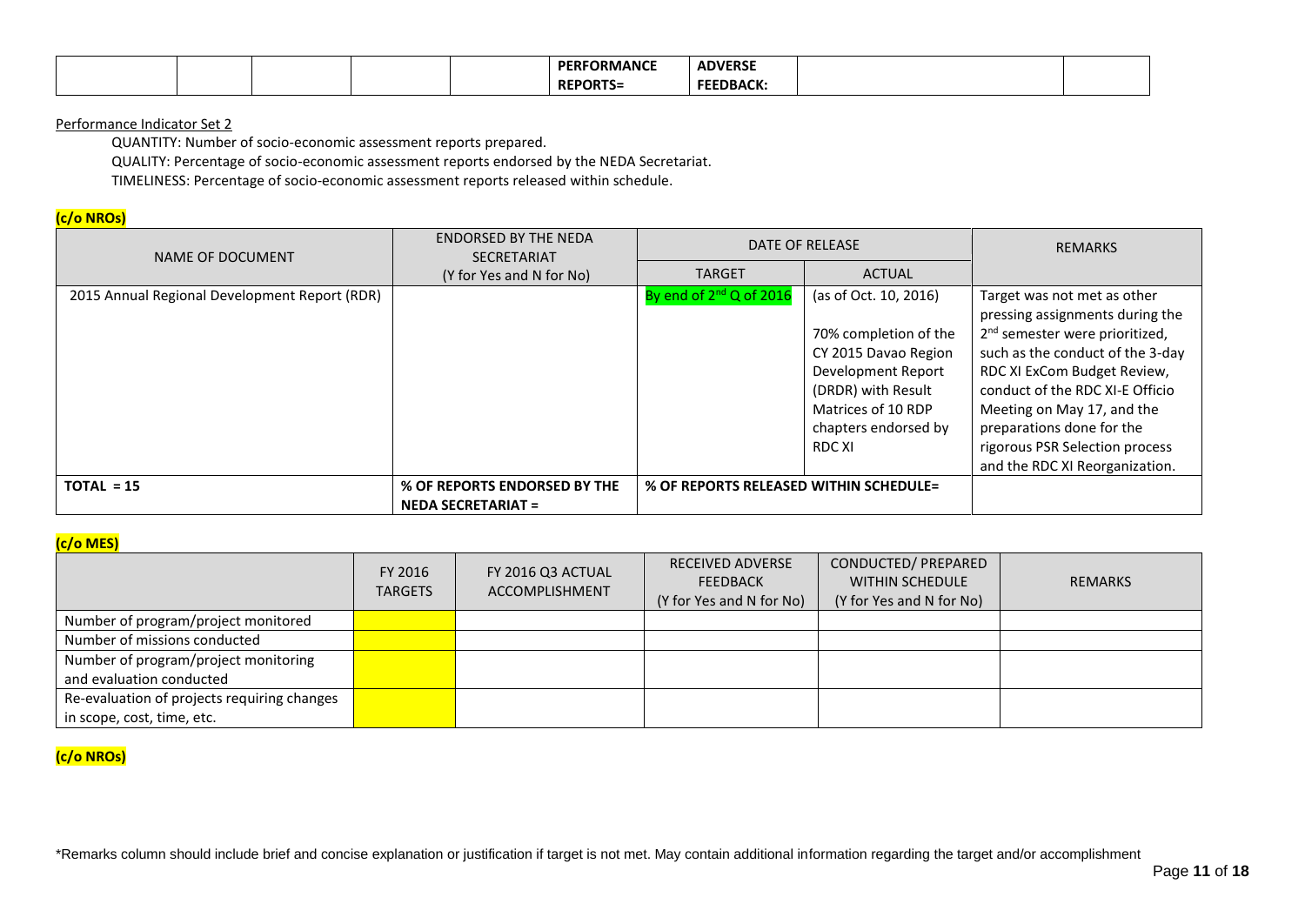|                                       | 2016<br><b>TARGET</b><br>(TOTAL)                             | 2016<br>Q1<br><b>TARGET</b> | 2016 Q2<br><b>TARGET</b> | 2016 Q3<br><b>TARGET</b>       | 2016 Q4<br><b>TARGET</b> | 2016 Q3<br>Actual<br>Accomplishments                         | RECEIVED<br>ADVERSE<br><b>FEEDBACK</b><br>(Y for Yes and<br>N for No) | CONDUCTED/<br>PREPARED<br><b>WITHIN</b><br><b>SCHEDULE</b><br>(Y for Yes and N<br>for No) | <b>REMARKS</b> |
|---------------------------------------|--------------------------------------------------------------|-----------------------------|--------------------------|--------------------------------|--------------------------|--------------------------------------------------------------|-----------------------------------------------------------------------|-------------------------------------------------------------------------------------------|----------------|
| No. of projects monitored             | 40-50                                                        |                             |                          | More or<br>less 11             |                          | 4 - Pablo Rehabilitation Program<br>(PRP)                    | ${\sf N}$                                                             | Υ                                                                                         |                |
| No. of monitoring visits<br>conducted | $\overline{4}$                                               |                             |                          | 1                              |                          | 1-PRP monitoring                                             | $\mathsf{N}$                                                          | Y                                                                                         |                |
|                                       |                                                              |                             |                          | $\mathbf{1}$                   |                          | 3 - RAIN Inter-agency Committee<br>monitoring activity       | $\mathsf{N}$                                                          | Y                                                                                         |                |
|                                       |                                                              |                             |                          | $\mathbf{1}$                   |                          | 1 - RPMC regular monitoring<br>activity                      | $\mathsf{N}$                                                          | Y                                                                                         |                |
| No. of RPMES reports<br>prepared      |                                                              |                             |                          |                                |                          |                                                              |                                                                       |                                                                                           |                |
| No. of RPMES reports<br>prepared      | 8 Field<br>Monitoring<br>Reports<br>(FMR) - (4 on<br>Regular |                             |                          | 1 FMR-<br>regular              |                          | 1 FMR (2 <sup>nd</sup> Qtr. CY 2016 for regular<br>projects) | N                                                                     | y                                                                                         |                |
|                                       | Monitoring,<br>4 on<br>Typhoon<br>Pablo<br>Projects          |                             |                          | $1 FMR -$<br>Pablo<br>projects |                          | 1 FMR (2 <sup>nd</sup> Qtr. CY 2016 for Pablo<br>Projects)   | ${\sf N}$                                                             | y                                                                                         |                |
|                                       | 4 Project<br>Monitoring<br>Reports<br>(PMR)                  |                             |                          | 1 PMR                          |                          | 1 PMR (1st Qtr. of 2016)                                     | ${\sf N}$                                                             | y                                                                                         |                |

# **LOCALLY-FUNDED PROJECTS**

| <b>PROJECT NAME</b>                               |    |                | 2016 TARGETS |    | 2016 Q3                | <b>REMARKS</b> |
|---------------------------------------------------|----|----------------|--------------|----|------------------------|----------------|
|                                                   | Q1 | Q <sub>2</sub> | Q3           | O4 | <b>ACCOMPLISHMENTS</b> |                |
| $\vert$ a. Communication and Advocacy Program $-$ |    |                |              |    |                        |                |
| Support Project (CAP-SP) <mark>(c/o DIS)</mark>   |    |                |              |    |                        |                |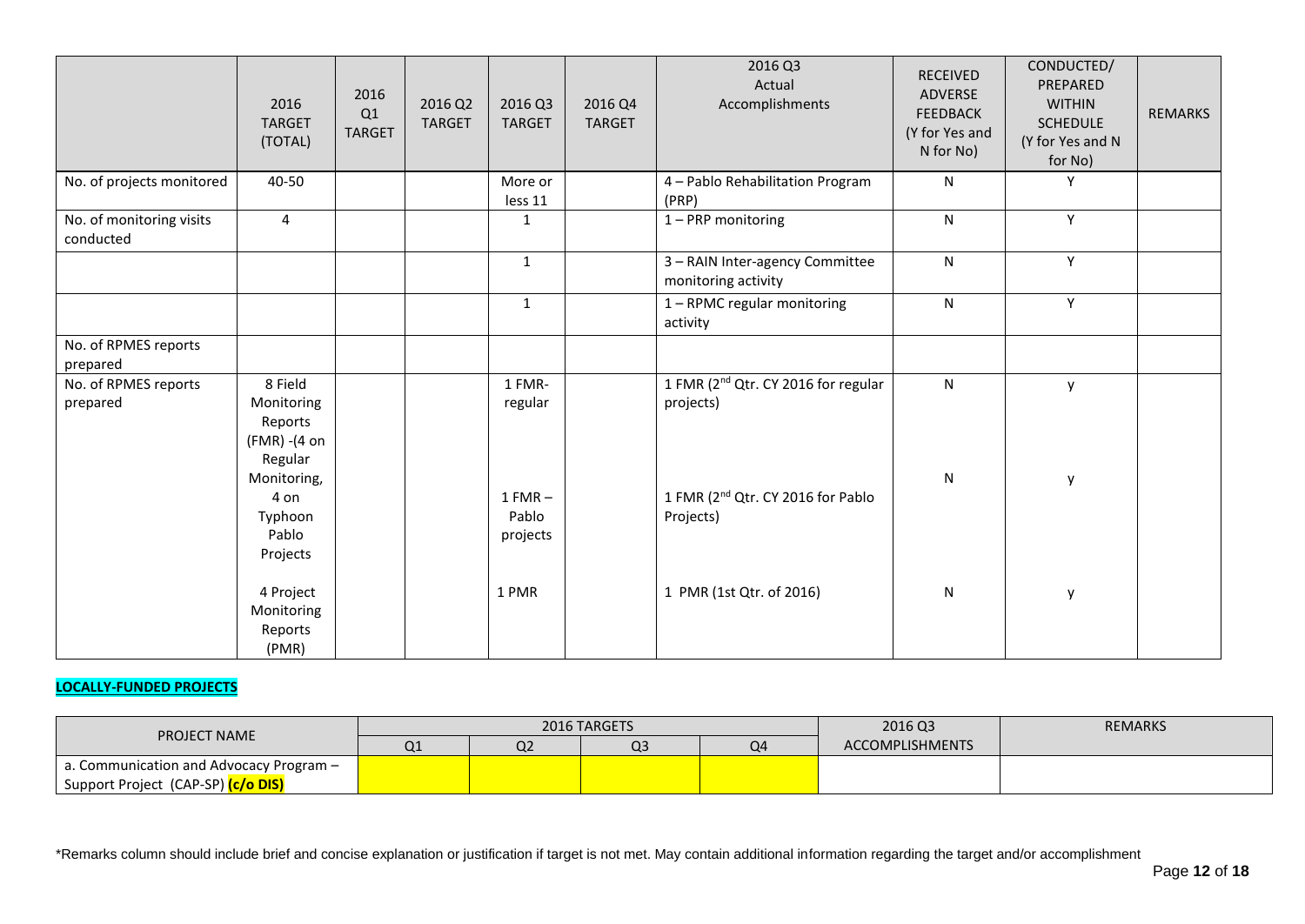| <b>PROJECT NAME</b>                          |                |                | 2016 TARGETS   |    | 2016 Q3                | <b>REMARKS</b> |
|----------------------------------------------|----------------|----------------|----------------|----|------------------------|----------------|
|                                              | Q <sub>1</sub> | Q <sub>2</sub> | Q <sub>3</sub> | Q4 | <b>ACCOMPLISHMENTS</b> |                |
| b. Implementation of the Management          |                |                |                |    |                        |                |
| Information System Network (NEDA             |                |                |                |    |                        |                |
| Information Network Project) (c/o ICTS)      |                |                |                |    |                        |                |
| c. Value Engineering/ Value Analysis (VE/VA) |                |                |                |    |                        |                |
| Project <mark>(c/o IS)</mark>                |                |                |                |    |                        |                |
| d. Public-Private Partnership Capacity       |                |                |                |    |                        |                |
| Building Project (c/o AdS)                   |                |                |                |    |                        |                |

# **FOREIGN-ASSISTED PROJECTS**

| <b>PROJECT NAME</b> | FY 2016<br><b>TARGETS</b><br>(TOTAL) | FY 2016 Q1<br><b>TARGETS</b> | FY 2016 Q2<br><b>TARGETS</b> | FY 2016 Q3<br><b>TARGETS</b> | FY 2016 Q4<br><b>TARGETS</b> | FY 2016 Q3 ACTUAL<br>ACCOMPLISHMENTS | <b>REMARKS</b> |
|---------------------|--------------------------------------|------------------------------|------------------------------|------------------------------|------------------------------|--------------------------------------|----------------|
|                     |                                      |                              |                              |                              |                              |                                      |                |
|                     |                                      |                              |                              |                              |                              |                                      |                |
|                     |                                      |                              |                              |                              |                              |                                      |                |

# **SUPPORT TO OPERATIONS**

| PERFORMANCE INDICATOR              | FY 2016 TARGETS | FY 2016 Q1 TARGETS | FY 2016 Q3 ACTUAL                | <b>REMARKS</b> |
|------------------------------------|-----------------|--------------------|----------------------------------|----------------|
|                                    |                 |                    | <b>ACCOMPLISHMENTS</b>           |                |
| Maintenance and Improvement of ICT |                 |                    | Maintained the NRO XI and RDC XI |                |
| Services                           |                 |                    | Websites                         |                |
|                                    |                 |                    | Maintained the NRO XI Intranet   |                |
|                                    |                 |                    | Maintained computerized office   |                |
|                                    |                 |                    | processes                        |                |
| Conduct of NRO XI Internal         |                 |                    | Conducted the following:         |                |
| Meetings/Activities                |                 |                    | • 3 ManCom Meetings              |                |
|                                    |                 |                    | • 3 General Staff Meetings       |                |
|                                    |                 |                    | • 15 Division Meetings           |                |
|                                    |                 |                    | • 1 NAIS Meeting                 |                |
|                                    |                 |                    | • 1 SBAC Meeting                 |                |
|                                    |                 |                    | • 1 Disposal Committee Meeting   |                |
|                                    |                 |                    | • 1 SPB Meeting                  |                |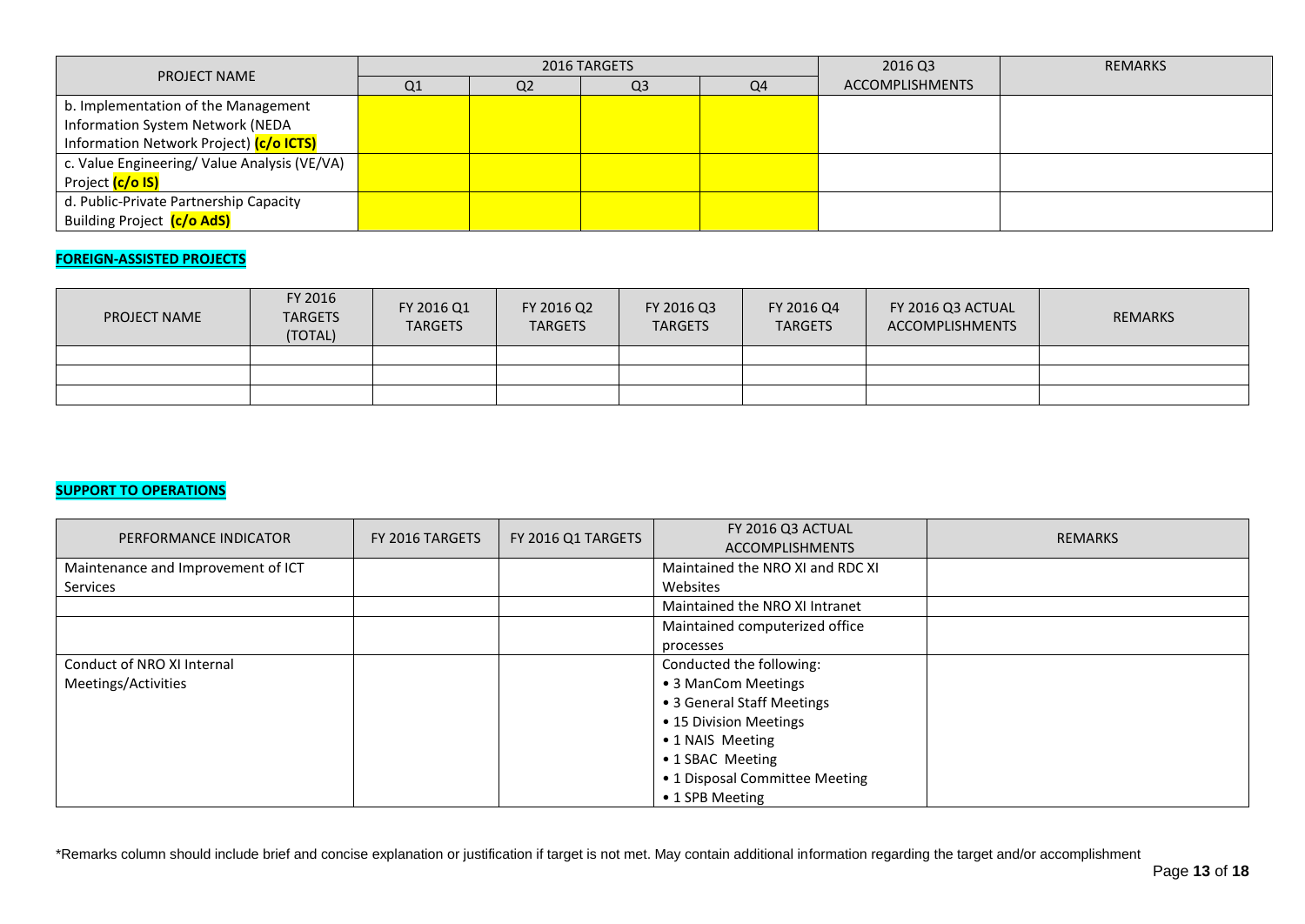| NRO XI 2016 Mid-Year Performance    | Mid-Year<br>Conducted<br>NRO <b>NRO</b><br>XI |
|-------------------------------------|-----------------------------------------------|
| Assessment and Planning Conference  | Performance Assessment<br>Workshop            |
|                                     | Planning<br>Second Semester<br>cum            |
|                                     | Conference on July 7-8, 2016                  |
| Conduct of 2016 NEDA Administrative | Facilitated and provided administrative       |
| Officers-Financial Officers (AO-FO) | support in the conduct of the NEDA AO-        |
| Conference Bath 2                   | FO Conference Batch 2 on Aug. 17-19,          |
|                                     | 2016                                          |

# **GENERAL ADMINISTRATIVE AND SUPPORT SERVICES**

| PERFORMANCE INDICATOR                                                       | FY 2016 TARGET<br>(TOTAL)                                                                                                                                                 | FY 2016 Q1<br><b>TARGET</b>                       | 2016<br>Q <sub>2</sub><br><b>TARGET</b> | 2016<br>Q <sub>3</sub><br><b>TARGET</b> | 2016 Q4<br><b>TARGET</b> | FY 2016 Q3 ACTUAL<br><b>ACCOMPLISHMENT REPORT</b>                                                                                                                                    | <b>REMARKS</b> |
|-----------------------------------------------------------------------------|---------------------------------------------------------------------------------------------------------------------------------------------------------------------------|---------------------------------------------------|-----------------------------------------|-----------------------------------------|--------------------------|--------------------------------------------------------------------------------------------------------------------------------------------------------------------------------------|----------------|
| Leadership and Management                                                   |                                                                                                                                                                           |                                                   |                                         |                                         |                          |                                                                                                                                                                                      |                |
| Implementation of Quality Management<br>System (QMS) thru ISO certification | ISO 1 <sup>st</sup> Year<br>Surveillance Audit                                                                                                                            | ISO 1 <sup>st</sup> Year<br>Surveillance<br>Audit |                                         |                                         |                          | <b>Conducted Internal Quality</b><br>Audit (IQA Team) on the NRO<br>XI work processes found as<br>non-conformities on July 14,<br>2016                                               |                |
| Implementation of the Strategic<br>Performance Management System (SPMS)     | Preparation of<br>2016<br>Office/Division<br>Performance<br>Commitment and<br>Review<br>(OPCR/DPCR),<br>DPCR and IPCR<br>forms and Work<br>and Financial<br>Program (WFP) | OPCR, DPCRs<br>and IPCRs and<br>WFP prepared      |                                         |                                         |                          | Prepared and submitted SPMS<br>Form 5 for the period Jan. to<br>June 2016, SPMS Form 10, CY<br>2016-2018 and revised OPCR,<br>DPCRs and IPCRs for the<br>second semester of CY 2016. |                |
| Human Resource Development and<br>Management                                |                                                                                                                                                                           |                                                   |                                         |                                         |                          | CSC RO XI<br>Submitted<br>to<br>Appointment<br>Reports<br>on<br>issued for the months of June,<br>July and August 2016                                                               |                |
|                                                                             |                                                                                                                                                                           |                                                   |                                         |                                         |                          | Submitted to CSC RO XI<br>Reports on Separation for the<br>months of June, July and<br>August 2016                                                                                   |                |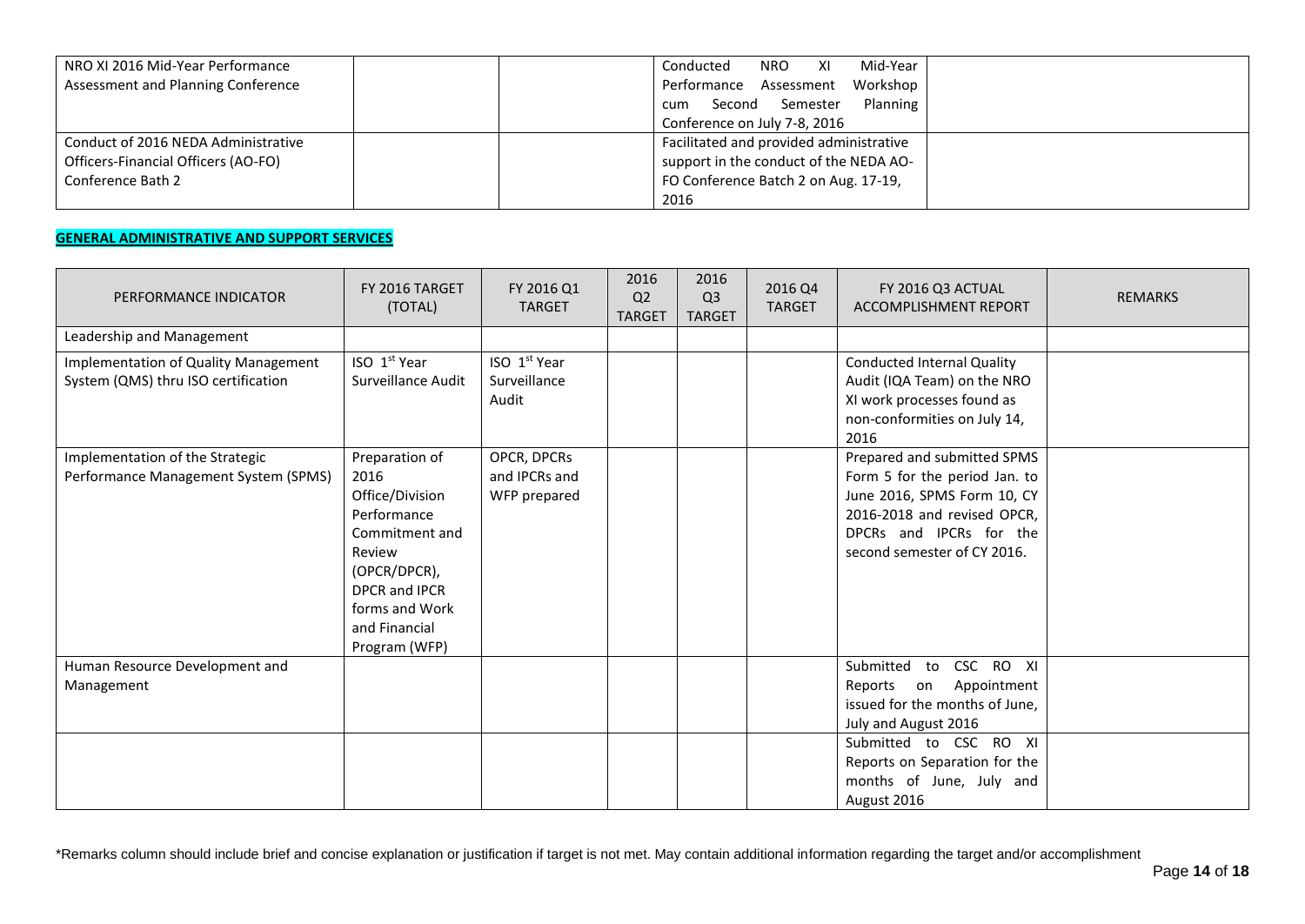|                                            |                   |                         |  | Submitted to CSC RO XI CY       |                              |
|--------------------------------------------|-------------------|-------------------------|--|---------------------------------|------------------------------|
|                                            |                   |                         |  | 2016 2nd Quarterly Report on    |                              |
|                                            |                   |                         |  | Employees Nominated and         |                              |
|                                            |                   |                         |  | Recognized based on the         |                              |
|                                            |                   |                         |  | NEDA XI - approved Agency       |                              |
|                                            |                   |                         |  | PRAISE                          |                              |
|                                            |                   |                         |  | Submitted to COA Resident       |                              |
|                                            |                   |                         |  | Auditors the Monthly Report     |                              |
|                                            |                   |                         |  | on Accumulated Leave Credits    |                              |
|                                            |                   |                         |  | as well as the monthly Daily    |                              |
|                                            |                   |                         |  | Time Records (DTRs) for June,   |                              |
|                                            |                   |                         |  | July and August 2016            |                              |
|                                            |                   |                         |  | Attendance to the NEDA XI       |                              |
|                                            |                   |                         |  | Self-Assessment on Prime-       |                              |
|                                            |                   |                         |  | HRM conducted by CSC XI on      |                              |
|                                            |                   |                         |  | 12 July 2016                    |                              |
| Implementation of the HRD Plan, 2014-      | 100%              |                         |  | Utilized the HRD Plan in        |                              |
| 2018                                       | Implementation of |                         |  | evaluating and prioritizing     |                              |
|                                            | NRO XI HRD Plan,  |                         |  | staff - candidates to trainings |                              |
|                                            | 2014-2018 within  |                         |  | and scholarship programs        |                              |
|                                            | 2016              |                         |  | both local and abroad           |                              |
|                                            |                   |                         |  |                                 |                              |
| Implement short-term and long-term         | 100% of trainings | Conduct of              |  | Participated in the Philippine  |                              |
| training programs based on the approved    | conducted/availed | <b>Various Training</b> |  | Public Sector Accounting        |                              |
| NEDA HRD Plan to improve the               | within            | Activities as           |  | Standards (PPSAS) and the       |                              |
| competencies of the NEDA workforce         | schedule          | scheduled               |  | Revised Chart of Accounts       |                              |
| (Conduct of Capability Building Trainings) |                   |                         |  | Training at COA XI on July 4-8, |                              |
|                                            |                   |                         |  | 2016                            |                              |
|                                            |                   |                         |  | Conducted an Orientation on     |                              |
|                                            |                   |                         |  | the Procurement Process for     |                              |
|                                            |                   |                         |  | Consultancy Services intended   |                              |
|                                            |                   |                         |  | for SBAC members on 28 July     |                              |
|                                            |                   |                         |  | 2016                            |                              |
|                                            |                   |                         |  | Participated in the JICA        |                              |
|                                            |                   |                         |  | Orientation on the Knowledge    |                              |
|                                            |                   |                         |  | Co-Creation Program for         |                              |
|                                            |                   |                         |  | Young Leaders on July 14,       |                              |
|                                            |                   |                         |  | 2016                            |                              |
|                                            |                   |                         |  | Attendance to the Investment    | The course started on 27     |
|                                            |                   |                         |  | Appraisal Course - Batch 2      | Sept. 2016 and will end on 7 |
|                                            |                   |                         |  |                                 | Oct. 2016                    |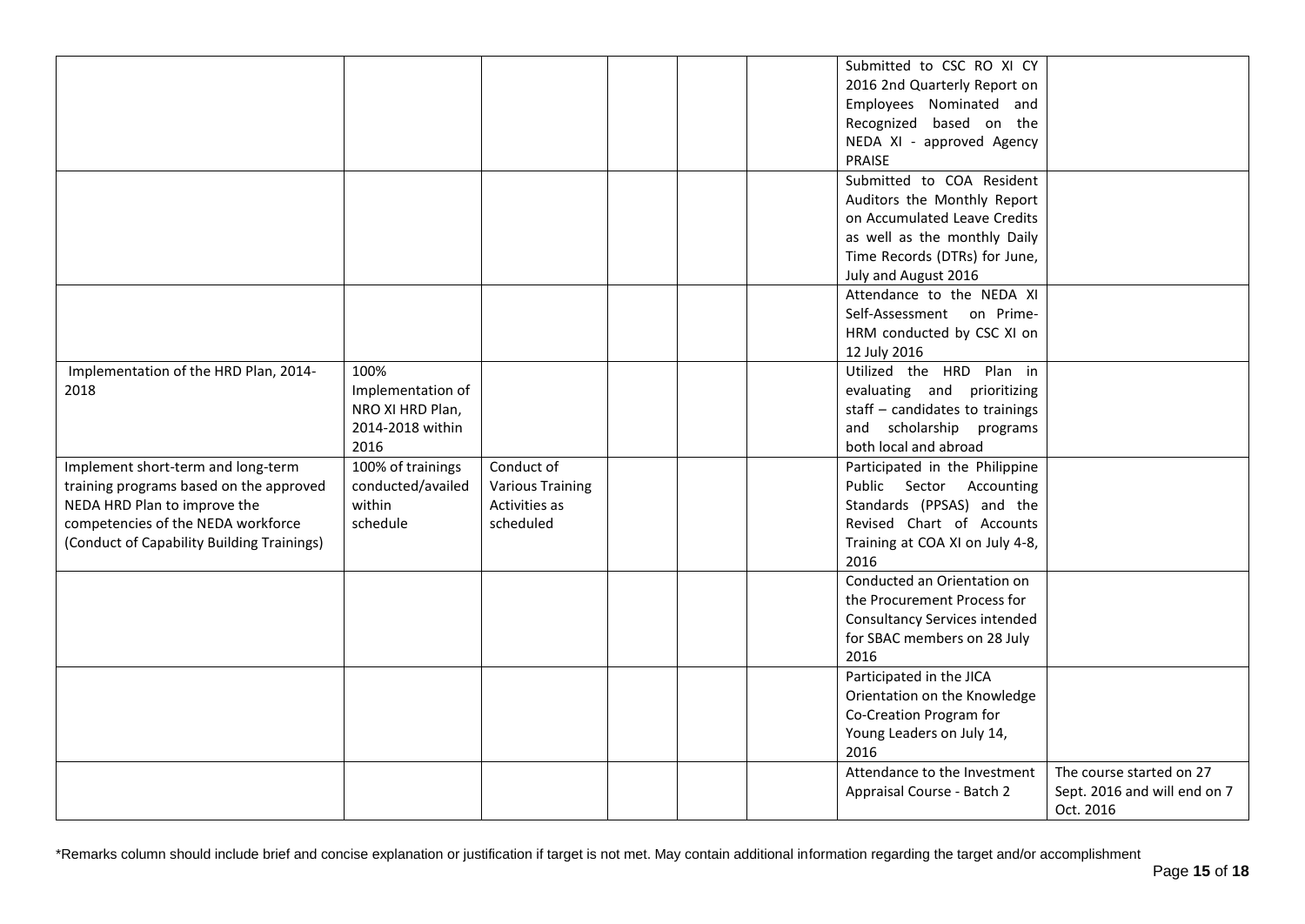|                                                |                    |                 |  | Attended a Briefing on the                                    | The activity was conducted                         |
|------------------------------------------------|--------------------|-----------------|--|---------------------------------------------------------------|----------------------------------------------------|
|                                                |                    |                 |  | Guidelines for the CIP,                                       |                                                    |
|                                                |                    |                 |  |                                                               | on July 26-27, 2016 at the<br>NEDA Central Office. |
|                                                |                    |                 |  | PIP, TRIP Updating and Hands-<br>on Session on the PIP Online |                                                    |
|                                                |                    |                 |  |                                                               |                                                    |
|                                                |                    |                 |  | and explore Database                                          |                                                    |
|                                                |                    |                 |  | Management System for                                         |                                                    |
|                                                |                    |                 |  | Investment Programming and                                    |                                                    |
|                                                |                    |                 |  | <b>Project Monitoring</b>                                     |                                                    |
| <b>Financial Resources Management Services</b> | Work and Financial |                 |  | Prepared Revised Work and                                     |                                                    |
|                                                | Plan               |                 |  | Financial Plan, under Forms 1-A &                             |                                                    |
|                                                |                    |                 |  | 1-B for the 2 <sup>nd</sup> Semester of CY                    |                                                    |
|                                                |                    |                 |  | 2016 & submitted to FPMS                                      |                                                    |
|                                                | <b>COA Audit</b>   |                 |  | Prepared reply to COA XI re                                   |                                                    |
|                                                | Observations and   |                 |  | RDC XI Annual Audit Report                                    |                                                    |
|                                                | Recommendations    |                 |  | (AAR) for CY 2015 including                                   |                                                    |
|                                                |                    |                 |  | two (2) Action Plans and                                      |                                                    |
|                                                |                    |                 |  | Status of Implementation of                                   |                                                    |
|                                                |                    |                 |  | Audit Observations and                                        |                                                    |
|                                                |                    |                 |  | Recommendations, for CY                                       |                                                    |
|                                                |                    |                 |  | 2015, 2007 and 2005 AARs                                      |                                                    |
|                                                |                    |                 |  | Submitted to Internal Audit                                   |                                                    |
|                                                |                    |                 |  | Service (IAS), NCO, validated                                 |                                                    |
|                                                |                    |                 |  | inputs to the Action Plan and                                 |                                                    |
|                                                |                    |                 |  | Status of Implementation of                                   |                                                    |
|                                                |                    |                 |  | CY 2015 and Prior Years' Audit                                |                                                    |
|                                                |                    |                 |  | Findings and                                                  |                                                    |
|                                                |                    |                 |  | Recommendations                                               |                                                    |
| Preparation of the FY 2017 Budget              | Preparation of the | NEDA-RDC XI FY  |  | Updated the FY 2017 Gender                                    |                                                    |
| Proposal                                       | NEDA-RDC XI FY     | 2017 Budget     |  | and Development (GAD) Plan                                    |                                                    |
|                                                | 2017 Budget        | Proposal        |  | and Budget thru the GMMS                                      |                                                    |
|                                                | Proposal           | prepared        |  | website                                                       |                                                    |
|                                                |                    |                 |  | <b>Prepared Revised Service</b>                               |                                                    |
|                                                |                    |                 |  | Processes for the Preparation                                 |                                                    |
|                                                |                    |                 |  | of Annual Budget for NEDA &                                   |                                                    |
|                                                |                    |                 |  | RDC XI to include timelines                                   |                                                    |
| Preparation of Budget Utilization Reports      | 12 BURs            | 3 BURs          |  | Submitted 3 BURs, June to                                     |                                                    |
|                                                |                    |                 |  |                                                               |                                                    |
| (BURs)                                         |                    |                 |  | August 2016                                                   |                                                    |
| Preparation of Financial Accountability        | 24 FARs-NEDA XI &  | 6 FARs-NEDA XI  |  | Submitted 2nd Qtr. CY 2016                                    |                                                    |
| <b>Reports FARs</b>                            | 24 FARS-RDC XI     | & 6 FARs-RDC XI |  | FARs of NEDA XI and RDC XI                                    |                                                    |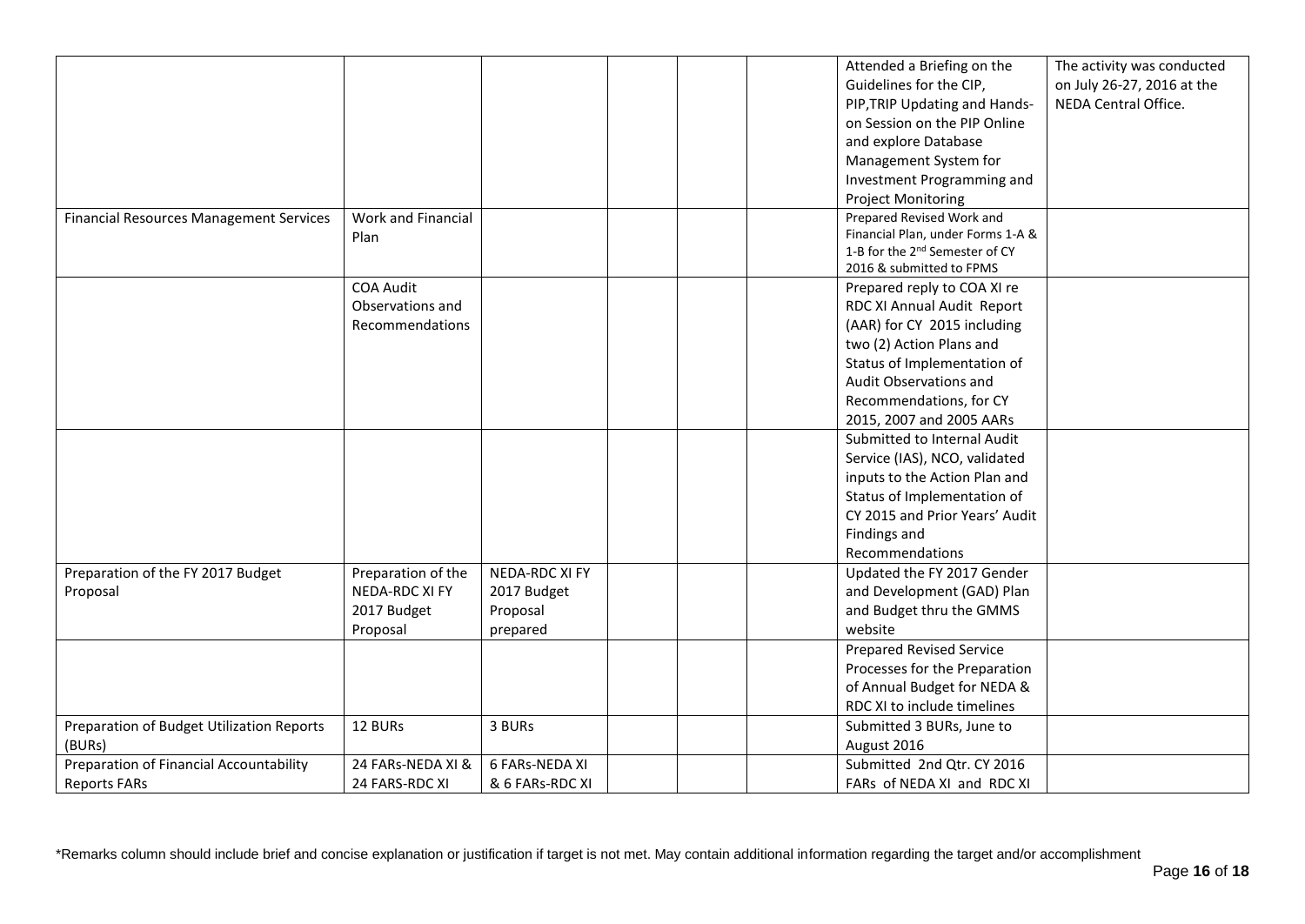| Preparation of Statements of Allotments, | 12 SAOBs-NEDA XI   | 3 SAOBs-NEDA XI  | Submitted 6 SAOBs for NEDA     |  |
|------------------------------------------|--------------------|------------------|--------------------------------|--|
| <b>Obligations and Balances (SAOBs)</b>  | & 12 SAOBs-RDC XI  | & 3 SAOBs-RDC    | & RDC XI for June-August       |  |
|                                          |                    | XI               | 2016                           |  |
| Preparation of Financial Performance     | 12 FPRs-NEDA XI &  | 3 FPRs-NEDA XI   | Submitted 6 FPRs for -NEDA XI  |  |
| Reports (FPRs)                           | 12 FPRs-RDC XI     | & 3 FPRs- RDC XI | & RDC XI for June-August       |  |
|                                          |                    |                  | 2016                           |  |
| <b>Summary Performance Monitoring</b>    | 12 - NEDA XI       | 3 - NEDA XI      | Submitted 6 - NEDA XI & RDC    |  |
| Reports (SPMR)                           | 12 - RDC XI        | 3-RDC XI         | SPMR for June - August 2016    |  |
| Physical Resources and Asset             |                    |                  |                                |  |
| Management                               |                    |                  |                                |  |
| Information Systems Development and      | Development and    | Maintenance of   | Regularly maintained the       |  |
| Maintenance                              | Maintenance of     | the following    | RRTS, ATPEIS, NPIS and OPES    |  |
|                                          | <b>NROXI</b>       | systems:         | Tracking System of NRO XI      |  |
|                                          | Information        | 1)RDC XI         |                                |  |
|                                          | Systems            | Resolution       |                                |  |
|                                          |                    | Tracking         |                                |  |
|                                          |                    | System (RRTS)    |                                |  |
|                                          |                    | 2) Assignment    |                                |  |
|                                          |                    | Tracking and     |                                |  |
|                                          |                    | Performance      |                                |  |
|                                          |                    | Evaluation       |                                |  |
|                                          |                    | Information      |                                |  |
|                                          |                    | System           |                                |  |
|                                          |                    | (ATPEIS)         |                                |  |
|                                          |                    | 3.NEDA XI        |                                |  |
|                                          |                    | Personnel        |                                |  |
|                                          |                    | Information      |                                |  |
|                                          |                    | System (NPIS)    |                                |  |
|                                          |                    | 4.OPES Tracking  |                                |  |
|                                          |                    | System           |                                |  |
| Improvement and Rehabilitation of the    | Implementation of  | Start of the     | Conducted turn-over of the     |  |
| NEDA-RDC XI Roof Deck Phase 2            | the Rehabilitation | implementation   | projects "Repainting of the    |  |
|                                          | and Improvement    | of the Phase 2   | NEDA-RDC XI Center             |  |
|                                          | of the NEDA-RDC    | Project          | (Interior)" and "Installation, |  |
|                                          | XI Center Roof     |                  | Testing and Commissioning of   |  |
|                                          | Deck (Phase 2)     |                  | the 3-100 KVA New Service      |  |
|                                          |                    |                  | Entrance", on July 4, 2016     |  |
|                                          |                    |                  |                                |  |

# **NARRATIVE ACCOMPLISHMENT REPORT**\*

\**should include the Staff/Office's key accomplishments for the 3rd Quarter of 2016*